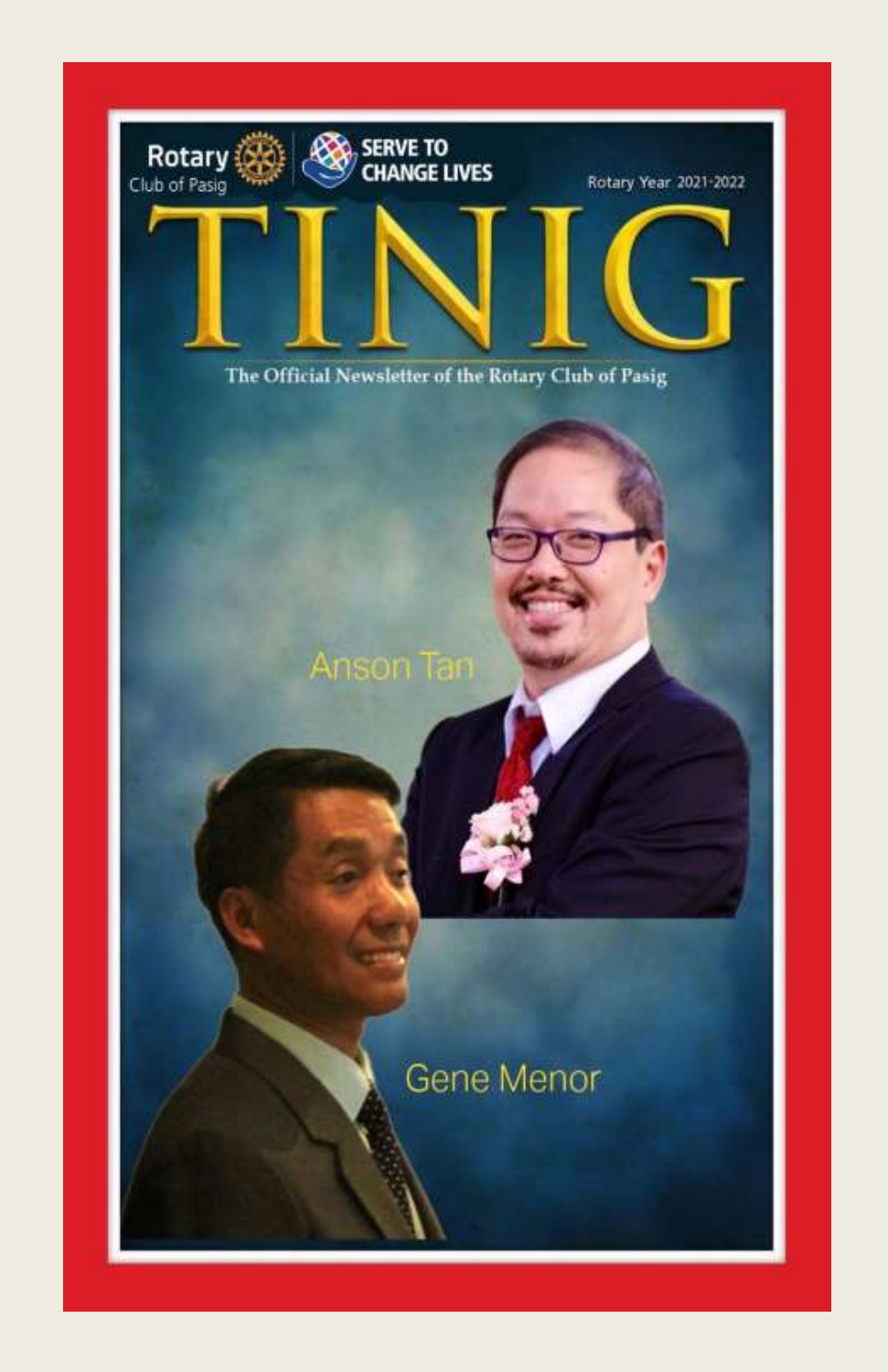



*Tinig Newsletter* February 3, 2022

# **Today's Programme**

**Virtual Meeting via Zoom February 3, 2022, 12:30 P.M Pangkat No. 2 Leader PE Bong Paloma**

**National Anthem Recorded**

**Introduction of Visiting Rotarians & Guests Rtn. Tet Mallare** 

**Community Singing PP Conrad Cuesta** 

**Wise or Otherwise** 

**Fining Moments PP Rhett Ermita** 

**Call to Order Pres. Garrick Ang** 

**Invocation Rtn. Noel Go**

**FOUR-WAY TEST Rtn. Roehl Fontanilla** 

**President's Time Pres. Garrick Ang** 

## **RTN. GENARO "Gene" D. MENOR** *RTN. ANSON C. TAN CLASSIFICATION TALK*

**Open Forum**

**Adjournment Pres. Garrick Ang**

**PE Bong Paloma Emcee**

*\*FEBRUARY IS* PEACE AND CONFLICT PREVENTION MONTH*\**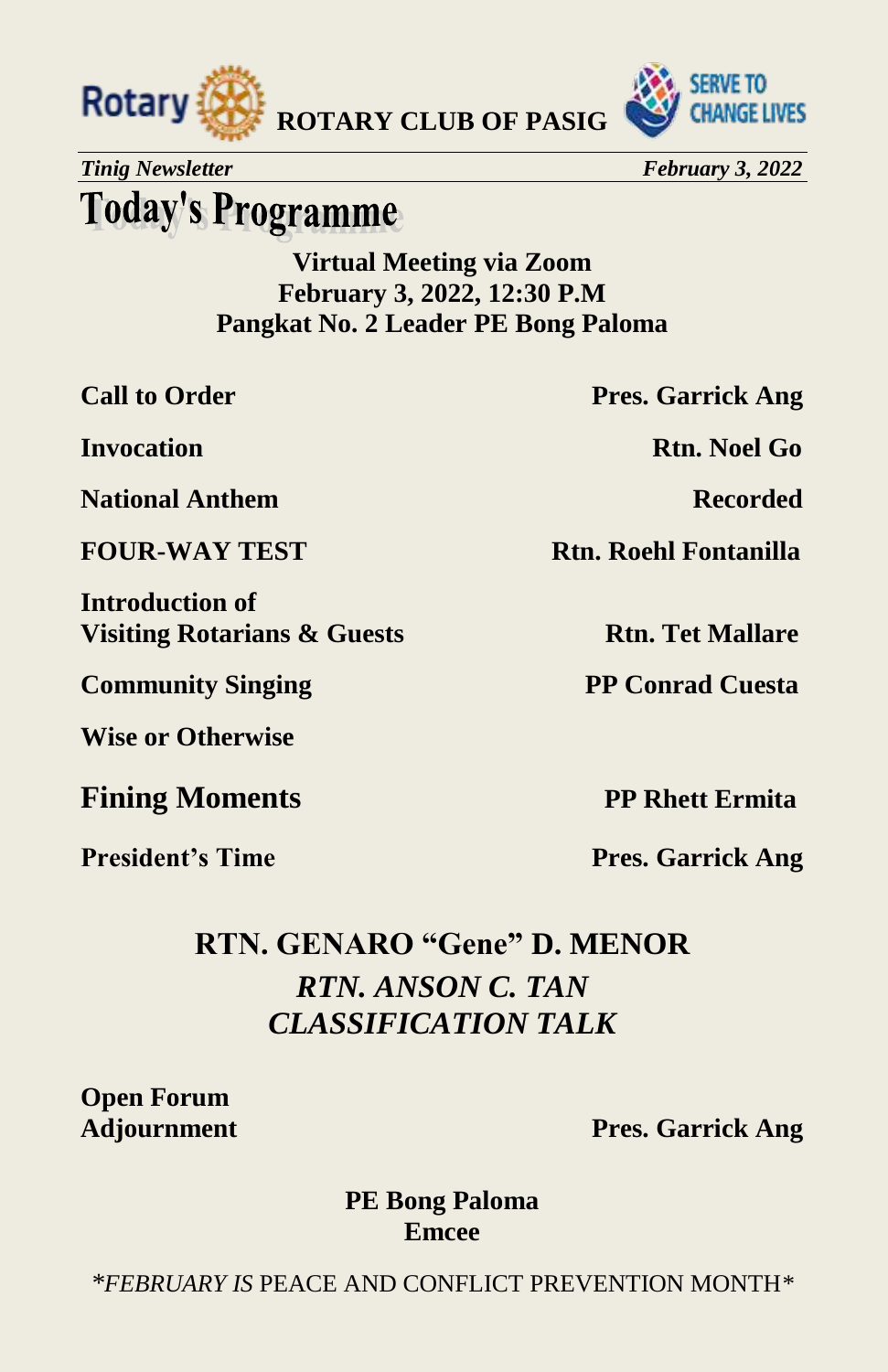

GA YAKAYAKA YAKA YAKAYAKA YAKA



*Tinig Newsletter* February 3, 2022

# Invocation



Lord, fill our hearts with your love. By living your law may we have your peace in this life and endless joy in the life to come. We ask this through our Lord Jesus Christ, your Son, who lives and reigns with you and the Holy Spirit, God, for ever and ever.

**Amen**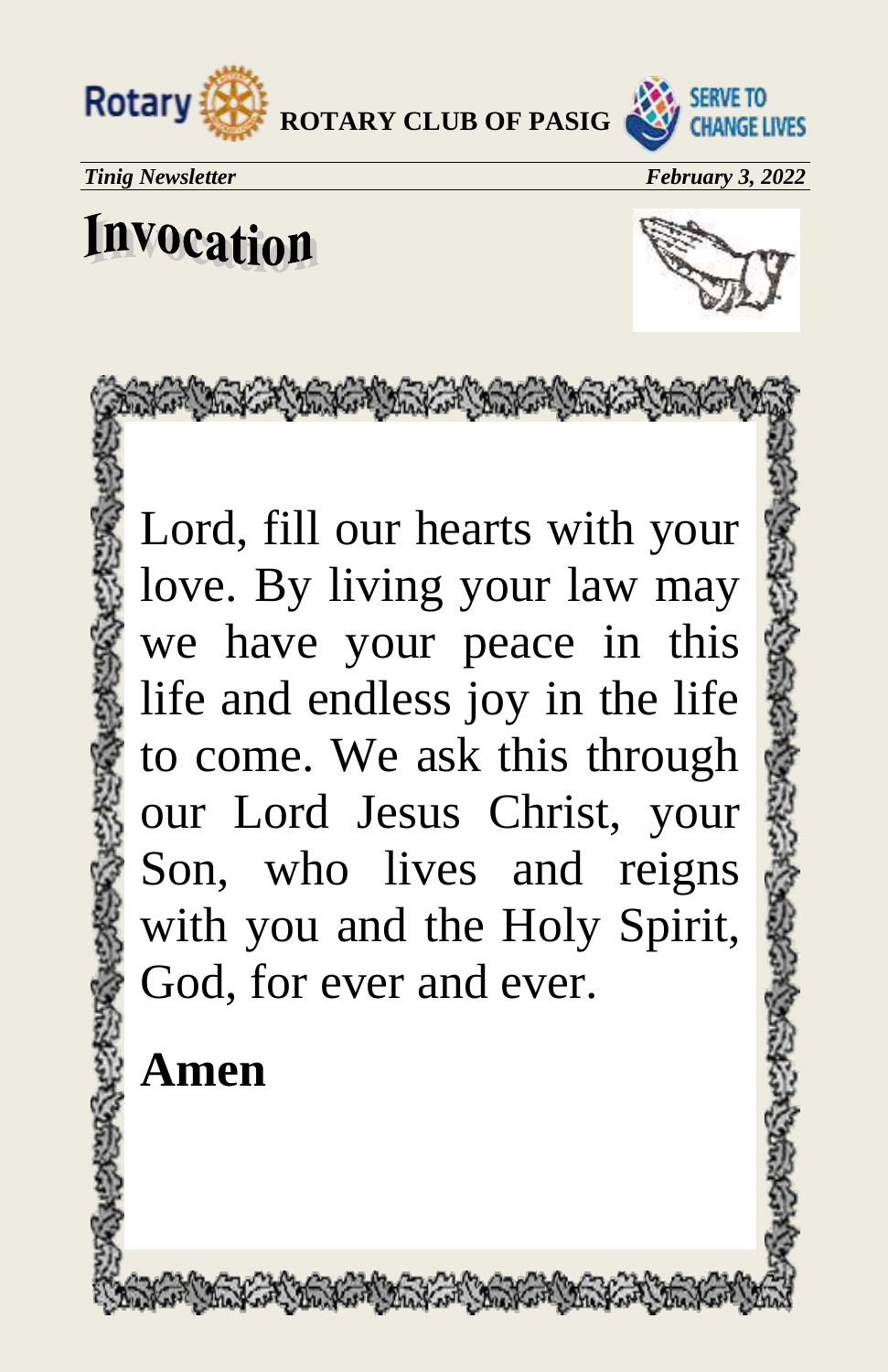

# THE FOUR-WAY TEST

## **of the things we think, say or do:**

- 1. Is it the **TRUTH?**
- 2. Is it **FAIR** to all concerned**?**
- 3. Will it build **GOODWILL** and **BETTER FRIENDSHIPS?**
- 4. Will it be **BENEFICIAL** to all concerned**?**

# **Object of Rotary**

The Object of Rotary is to encourage and foster the ideal of service as a basis of worthy enterprise and, in particular, to encourage and foster:

| First          | development of acquaintance<br>The<br><b>as</b><br>an<br>opportunity for Service;                                                                                                                              |  |
|----------------|----------------------------------------------------------------------------------------------------------------------------------------------------------------------------------------------------------------|--|
| <b>Second:</b> | High Ethical standards in business and professions;<br>the Recognition of the worthiness of all useful<br>occupations; and the dignifying of each Rotarian's<br>occupation as an opportunity to serve society; |  |
| Third:         | The application of the ideal of service in each<br>Rotarian's personal, business and community life;                                                                                                           |  |
| Fourth:        | The advancement of international understanding,<br>goodwill, and peace through a world fellowship of<br>business and professional persons united in the ideal<br>of service.                                   |  |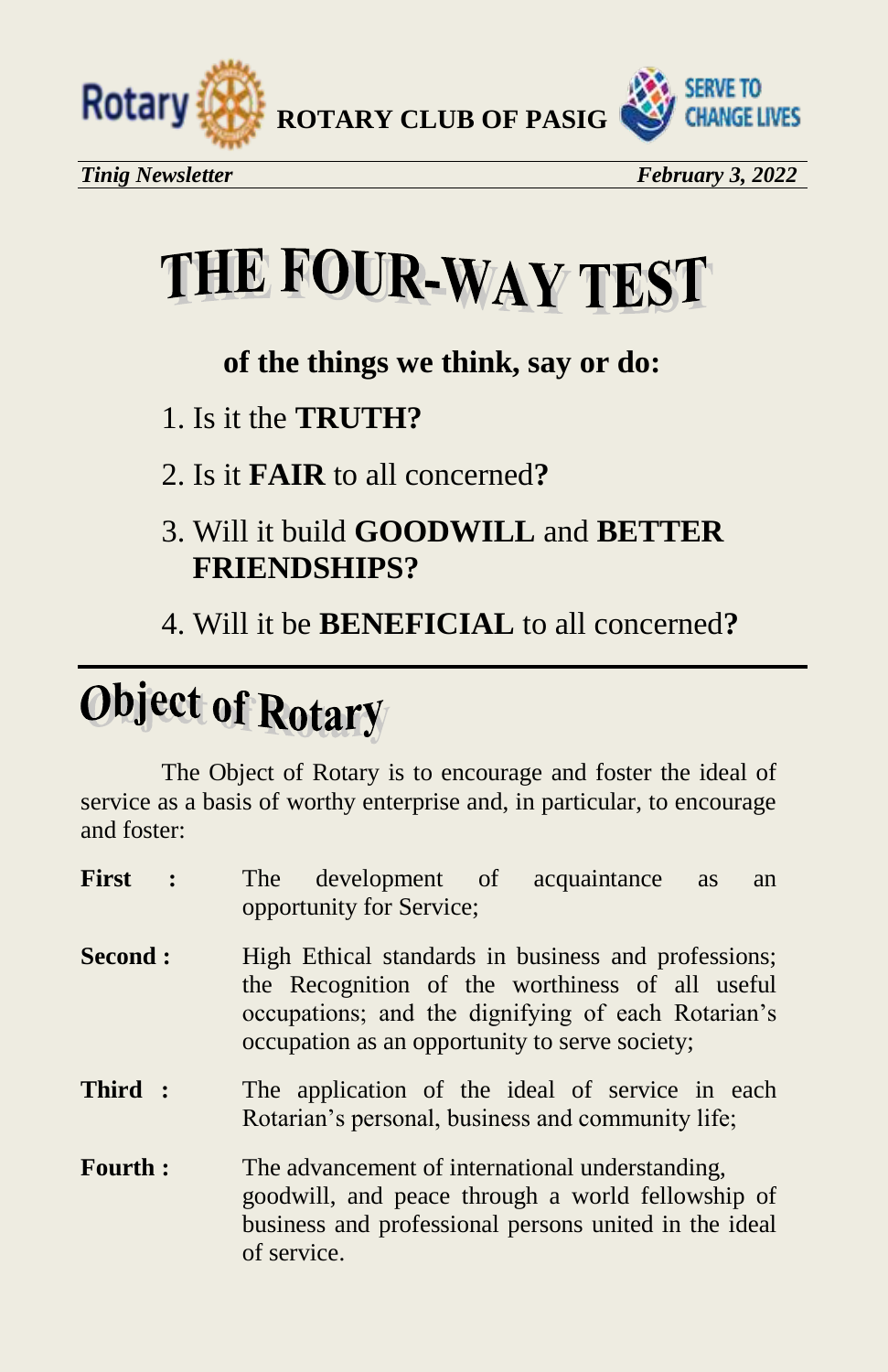

*Tinig Newsletter* February 3, 2022

**Song of the Day** 



### **BECAUSE** *[by: Dave Clark Five](https://www.google.com/search?q=The+Dave+Clark+Five&stick=H4sIAAAAAAAAAONgVuLSz9U3MMyJN0rOXcQqHJKRquCSWJaq4JyTWJSt4JZZlgoAhll0pCQAAAA&sa=X&ved=2ahUKEwjKlMq8iOH1AhVGed4KHQTxCzYQMXoECAgQAw)*

It's right that I should care about you And try to make you happy when you're blue It's right, it's right to feel the way I do Because, because I love you

It's wrong to say I don't think of you 'Cause when you say these things You know it makes me blue

Give me one kiss and I'll be happy Just, just to be with you Give me, give me, a chance to be near you Because, because I love you

Give me one kiss and I'll be happy Just, just to be with you Give me, give me, a chance to be near you Because, because I love you Because, because I love you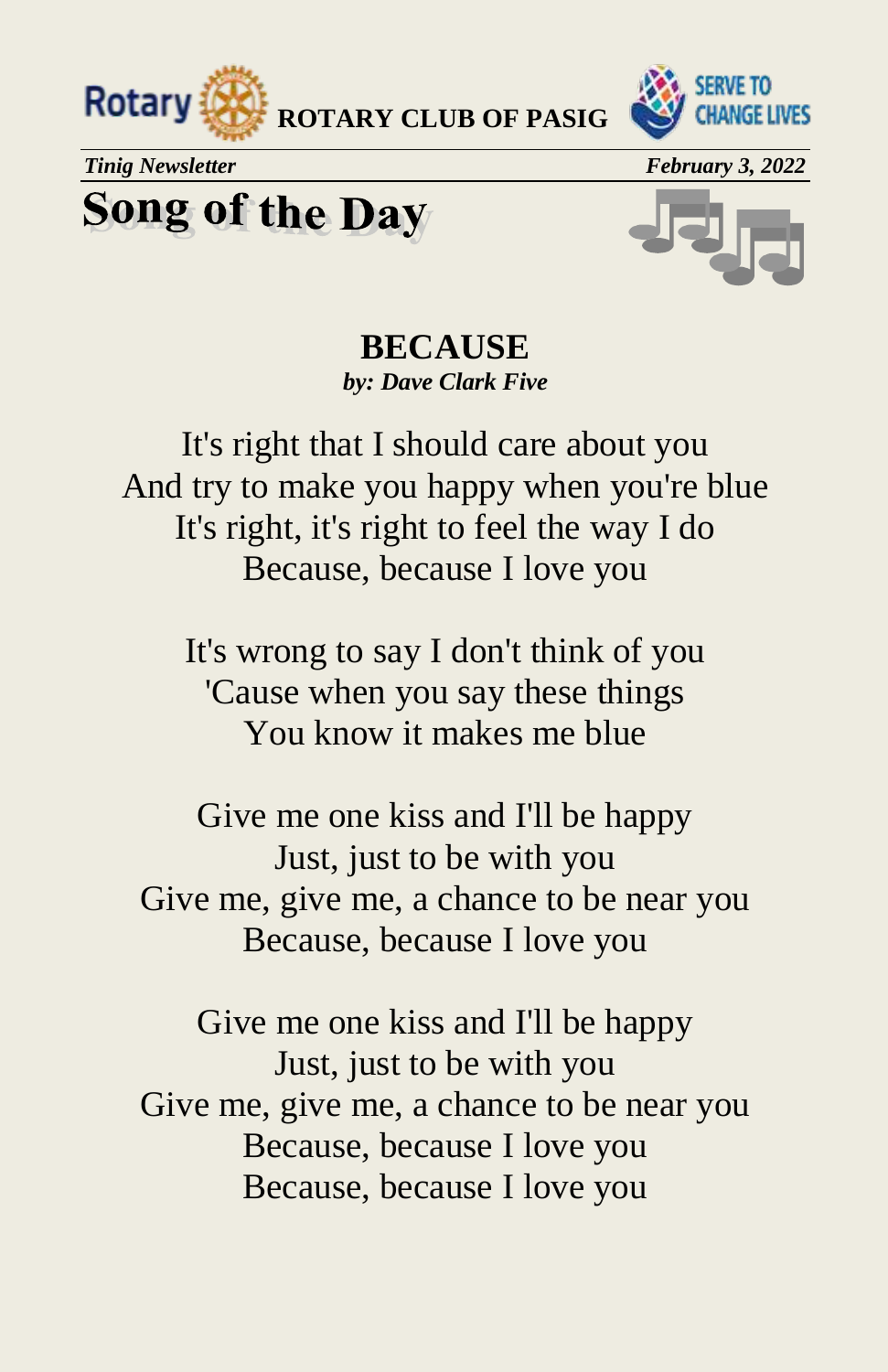



*Tinig Newsletter* February 3, 2022

# **From the President**

**Pres. Garrick Ang**



Dear Fellow Rotarians and Friends

Let us continue to pray for the complete healing and recovery of Past President Ed Lucero and thank you to all Rotarians who voluntarily pledged and contributed financially in helping PP Ed.

In our recent meeting, I reported that out of the 21 club goals we established for ourselves for this Rotary year, we have already accomplished 18. The remaining 3 goals are related to our membership, Polio Plus fund and major donors commitment to The Rotary Foundation. As explained before, the contributions to the Foundation does come back to us in terms of global and district grants that fund our projects. Our Membership Committee headed by President Nominee Adolf Aran is busy at work and we have a few prospective members already in the pipeline. So it looks like we are on the right track in reaching our objectives.

On a specific project for the youth and their education and literacy, I am happy to report that we have started to mobilize the monthly internet wifi load project to our scholars. Our commitment is to provide internet connectivity to each of our senior high school scholars at Rizal High School and college scholars in Pamantasan ng Lungsod ng Pasig for the whole school year. This helps them attend the synchronous online classes as well as work on their asynchronous school requirements.

Our Public Image Committee headed by Past President Rene Bocaya is also busy at work and will do an ocular inspection with the contractor for the rehabilitation of our Rotary signboards in our Pasig Rotary GK Village in Pinagbuhatan and the Rotary Marker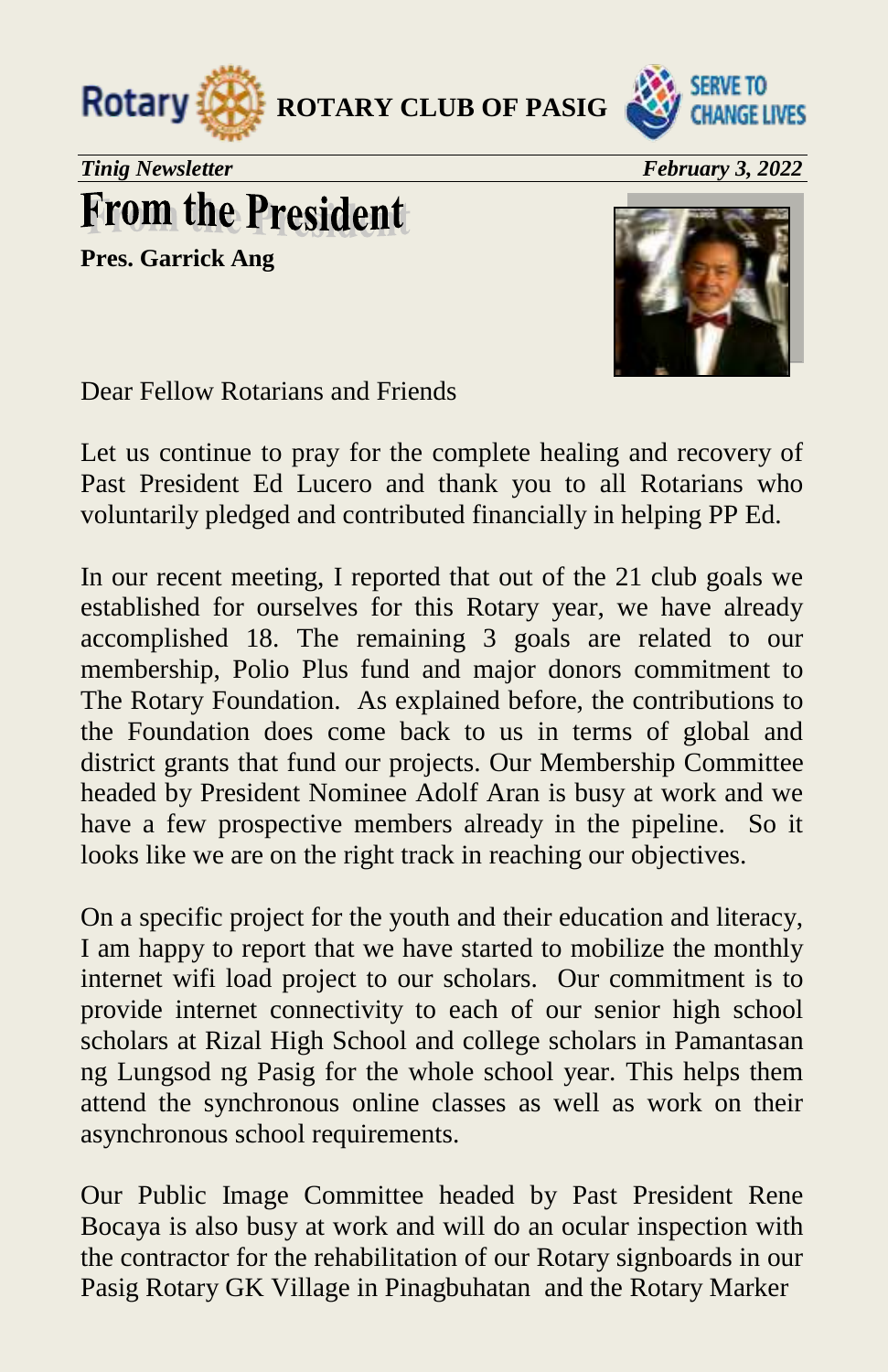



*Tinig Newsletter* February 3, 2022

# **From the President**

**Pres. Garrick Ang**

*Continuation 1.*

in Canley Road in Oranbo. The Public Image Committee is also calling for volunteers for the completion of our coffee table book.

Today we will have a chance to get to know our two not-so-new Rotarians, Gene Menor and Anson Tan as they give their classification talks.

Thank you. On the 51st year of the BENEVOLENT Rotary Club of Pasig.

Yours in Rotary! Garrick Ang President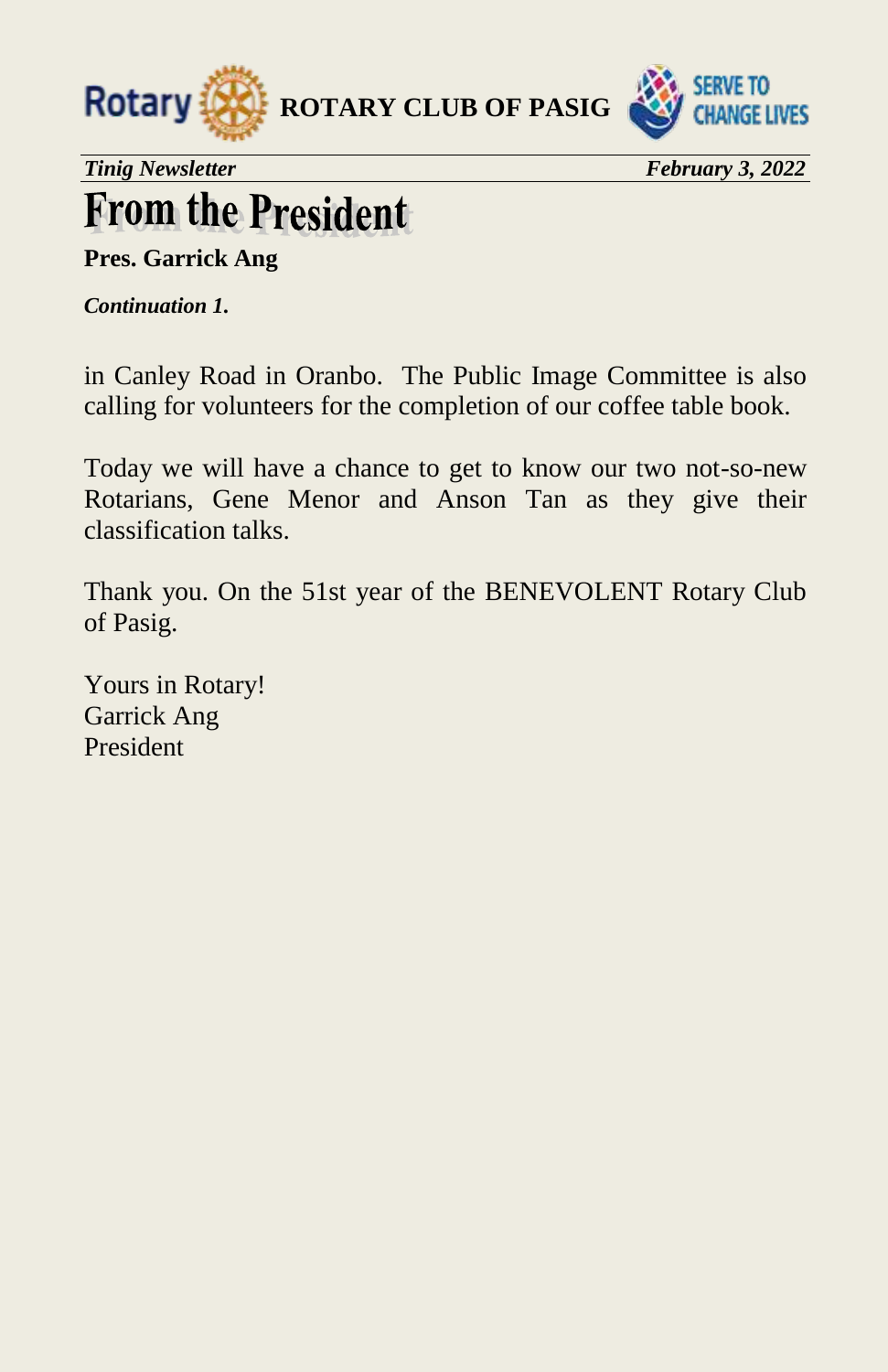



**Tinig Newsletter February 3, 2022** 

# **Rotary Notes PP Benny P. De Guzman**



After the successful celebration of our 51st Charter Anniversary came two defense of classification that show how good our selection of new members had been. The two sponsors should be congratulated also. And to remind the others that their commitments to increase our members to at least one hundred ten by the end of the third Rotary quarter is on target.

Our two very distinct new members are in the proper road for getting additional laurels based on their career paths. Rtn Col Roman not only is a Pasig Rotarian but getting an award from the Eastern Police District where Pasig is listed No. 1 is on the road for greater awards. A full colonel at an early age with a law degree, he is better off than many of his peers and even of the same year of the PMA where the PNPA was obviously patterned. If he will look at the career path of PDG Louie Ticman, coming from the Eastern Police District himself, Roman is within easy grasp of higher ranks. Sana by his 50th, he has his star.

I did not realize that the holy sounding name of our Rtn Fr Vincent is an A.K.A. (Also Known As), as he admitted that Vincent is not his baptismal name but assigned on his assumption of his religious vows. What I cannot understand is if he is a secular or whatever priest. Fr Vincent, any order or name, but never allow them to call you a partisan priest. Decades ago, I met a partisan priest who landed in a Muntinlupa prison. He was a partisan priest but he could do latin mass, English mass and even vernacular mass. But he was fond of parties, kaya partisan. He was a bogus priest and he was also convicted before as a bogus lawyer. Partisan lawyer din.

What was the nicest part of the defense of these two baby Rotarians were the P500,000 each that Rtn Flor awarded them.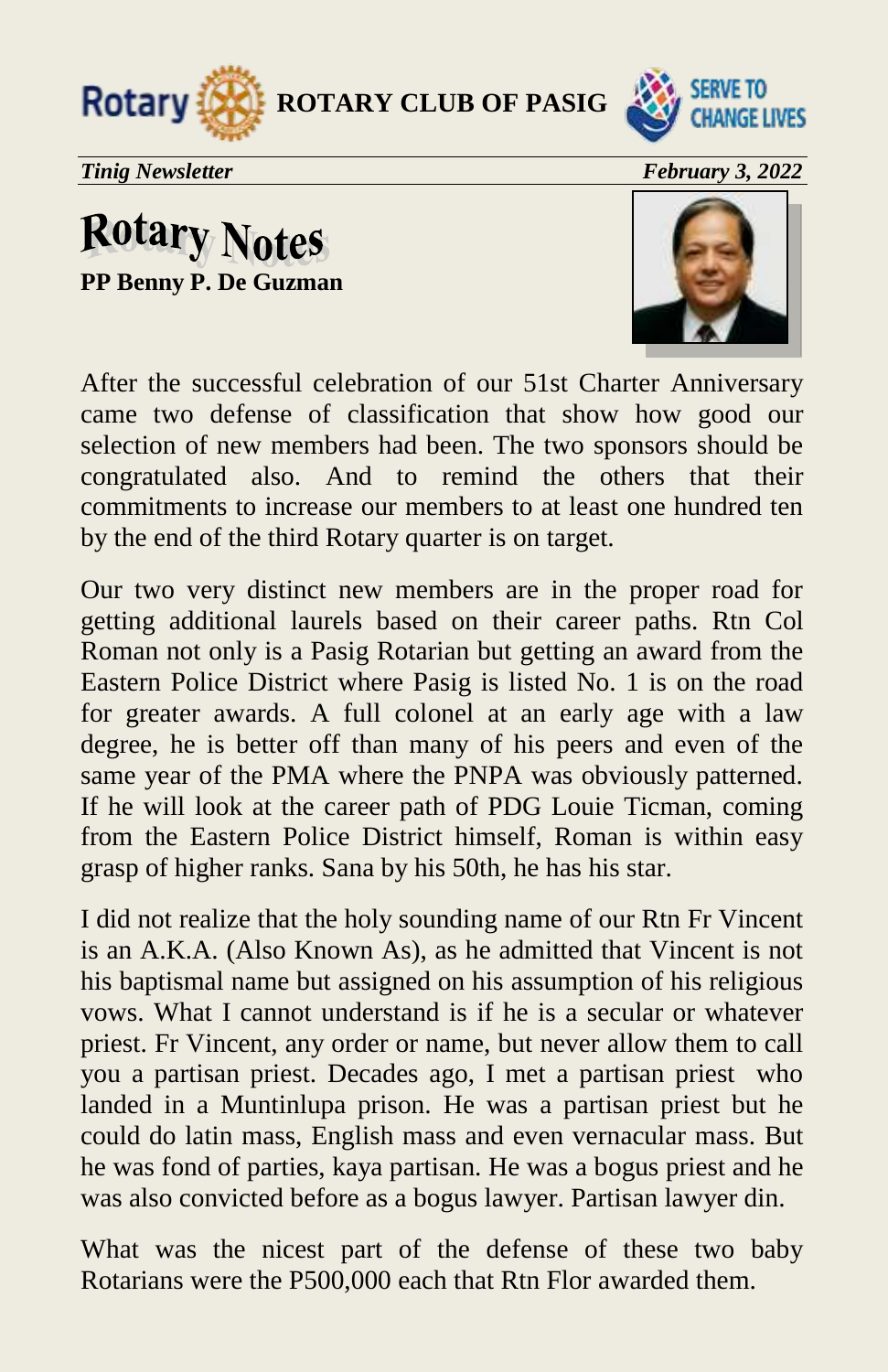



*Tinig Newsletter* February 3, 2022

## **Rotary Notes PP Benny P. De Guzman**

*Continuation 1.* 

Decades before, the same Flor donated a million pesos for a unique blood project of our club. Macare Medical is the name of Flor's company. I care for you all, Rotarians or not. Bless you. Redundant but not to many as well, this Flor's sense of humor is humurous if you are not the goat. Once in a regular meeting two decades ago, the speaker, a noted lawyer from Makati had in the Tinig his vitae as owner and administrator of Greenbelt Catholic Chapel. Seated across him was yours truly and he pointed to that part of the speaker's vitae. He whispered, "naniniwala ka ba dito?" I answered in a Rotary way, "No, I did not sell it to him, paano napunta sa kanya." He just smiled. After ten minutes, during the open forum, he rose to ask the question, "Atty \_\_\_\_\_, do you really own the chapel as my friend here is insisting he did not sell it to you." Angered, Atty blurted, "In the Philippines as well as in any civilized country, you cannot sell what is not yours. I got the permission of Cardinal Sin and the Ayalas to build a Catholic chapel in the open area and the sellers are used to maintain the chapel, allowances of the priest and staff, and I give the Archdiocese of Manila more from the proceeds." I apologized and the Atty did not accept the apology claiming it was even a good joke. The joke was on me. Eventually, the chapel was taken from him not because he did not accept my apology but it was not for him to have it. Poetic justice? Because he did not forgive me, two years after and 2 days before Christmas, his son wanted to clear with him in his Makati residence. He kept the son home. Instead, the son locked himself I his car and shot himself. Funny na, ginawa ko pang tragic. This is the story of those who do not forgive.

Tinig condoles with Rtn Manfred and Rtn Ato for the untimely demise of their dads. And Tinig is praying for a speedy recovery from two major surgeries of PP Ed. Many responded to the urgent call for assistance. PP Ed is still needing some help.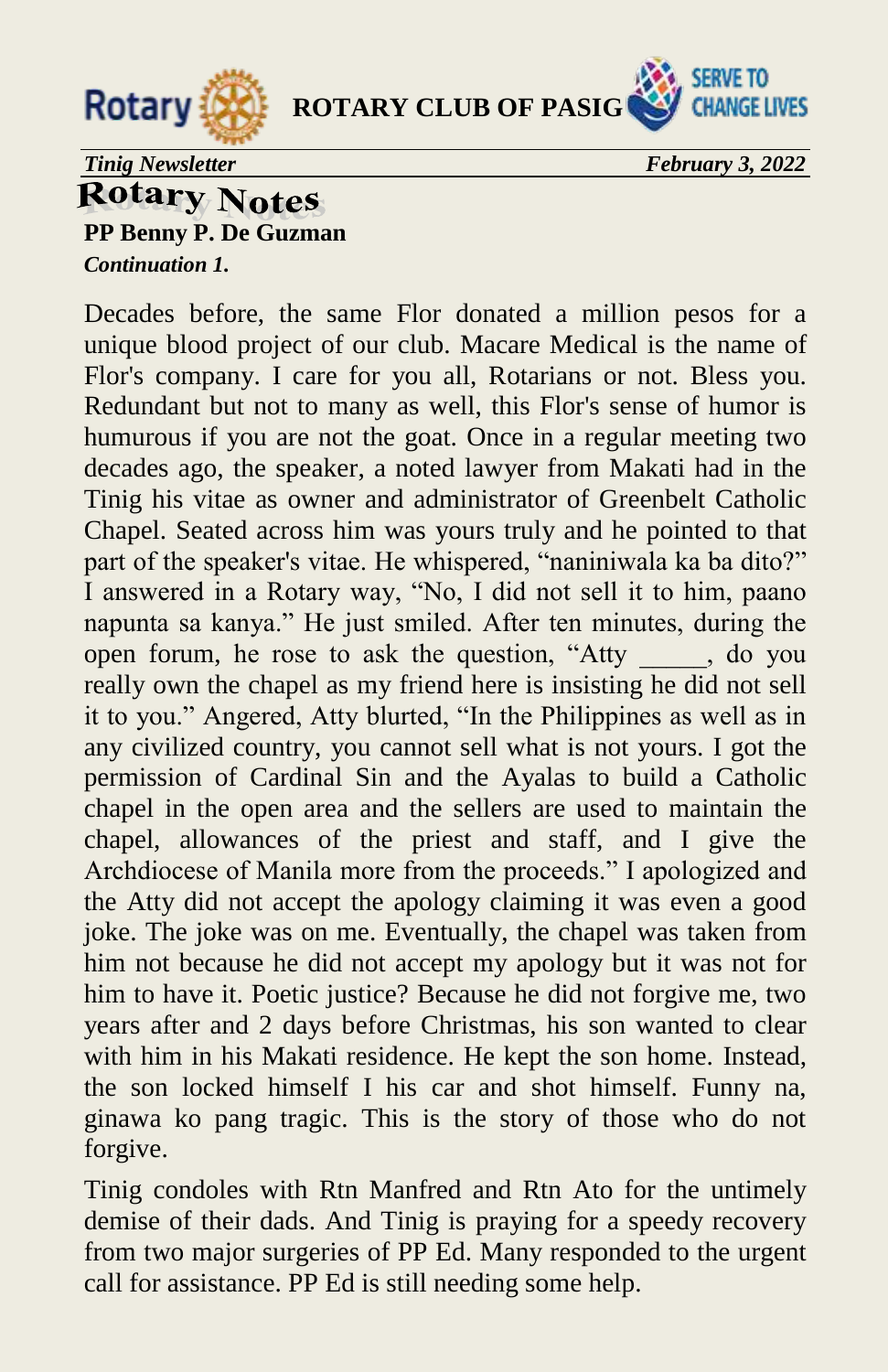



**Walking the Avenues**<br>PP Jun C. Zafra



**Shekhar Mehta President 2021-22 February 2022**

At the start of the Rotary year, I challenged every club to plan and host at least one

practical and action-oriented Rotary Day of Service. The event should address a challenge your community is facing that fits into one or more of Rotary's areas of focus and should bring together volunteers from within and outside of Rotary.

Rotary Days of Service can motivate Rotary, Rotaract, and Interact clubs to plan innovative and impactful projects. They can showcase your work as people of action and introduce prospective members to your club.

I've been inspired by your response so far, and I want to share with you just one project that has captured my imagination.

India is home to an estimated 74 million people with diabetes, a disease that is a leading cause of death. Furthermore, about 50 percent of those people remain undiagnosed.

Rotary, together with the Research Society for the Study of Diabetes in India, saw the urgent need to diagnose, track, and treat people who have diabetes. Working together and with other organizations, we hosted a nationwide blood glucose testing camp on 29 September, which is World Heart Day.

The camp was spread across more than 10,000 sites in India, with more than 2,000 Rotary and Rotaract clubs participating in the effort. More than 1 million blood-sugar tests were conducted in a

*Tinig Newsletter* February 3, 2022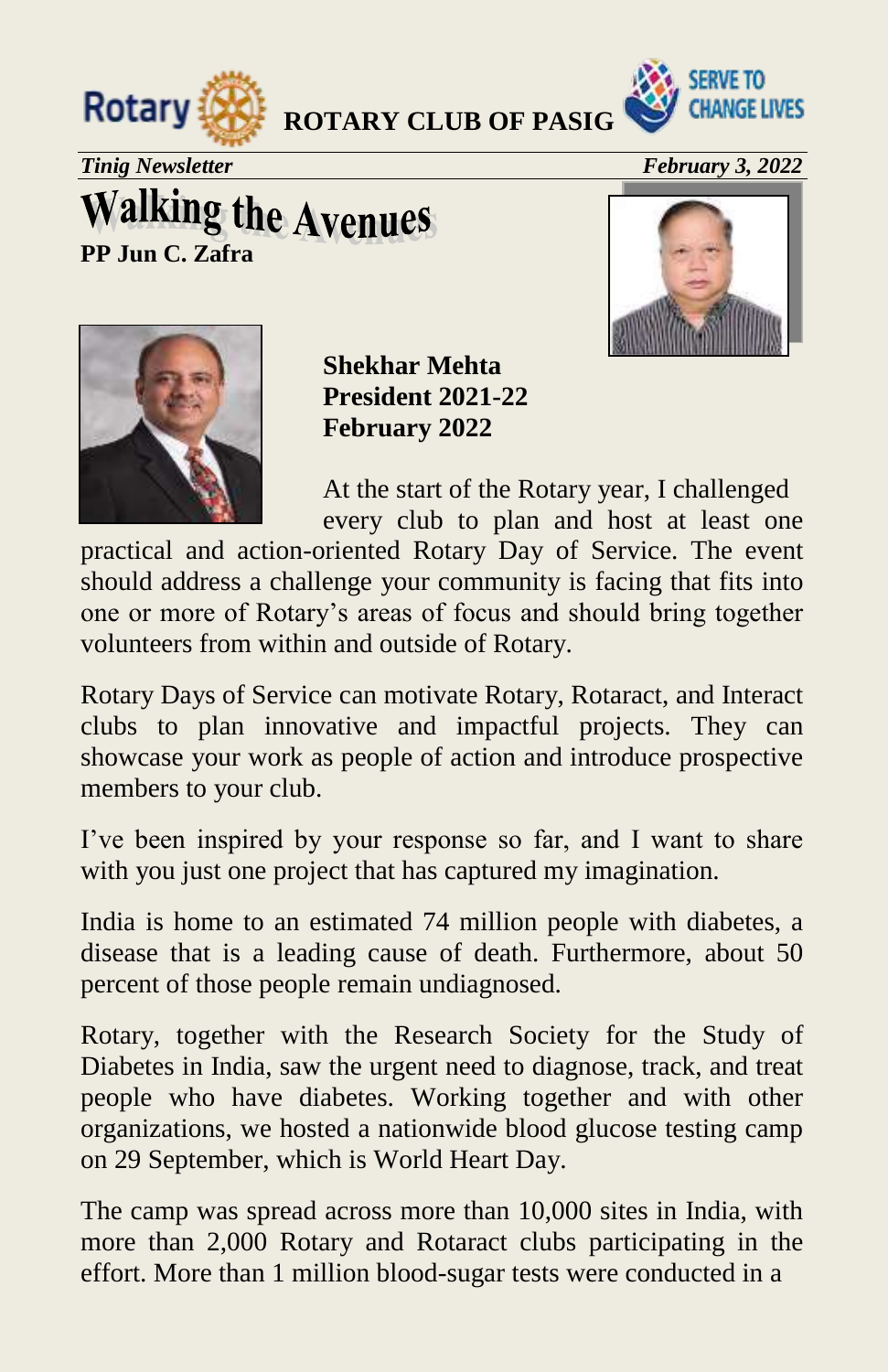

*Tinig Newsletter* February 3, 2022

**GE LIVES** 

# **Walking the Avenues PP Jun C. Zafra**

*Continuation 1.* 

day, an accomplishment recognized by the Asia Book of Records. But more important than breaking a record is the fact that tens of thousands of people learned that they may be living with diabetes. They can now be treated for the condition, and they also have been made aware that they should take extra measures to shield themselves from COVID-19 and scores of other diseases that are caused or worsened by diabetes.

This month, on 23 February, the anniversary of Rotary, let us celebrate with more service days, showcasing Rotary's work in our areas of focus. I look forward to hearing about your Rotary Days of Service. Please share your projects on Rotary Showcase, or browse that webpage to find inspiration and project partners. In particular, I encourage you to execute projects that focus on empowering girls, as they have been disproportionately affected by the pandemic. The Empowering Girls initiative is resonating very well with members of Rotary as well as with non-Rotarians. The governments and NGOs in various countries are appreciating this meaningful effort. Let us keep focusing on it.

I am also happy that the Each One, Bring One ethos is bringing fruitful results. Let us ensure that all club members introduce at least one person to Rotary, and that we then all work to engage new members and keep them in our clubs.

In whatever we do, remember that we must push ourselves to grow more, do more as we Serve to Change Lives.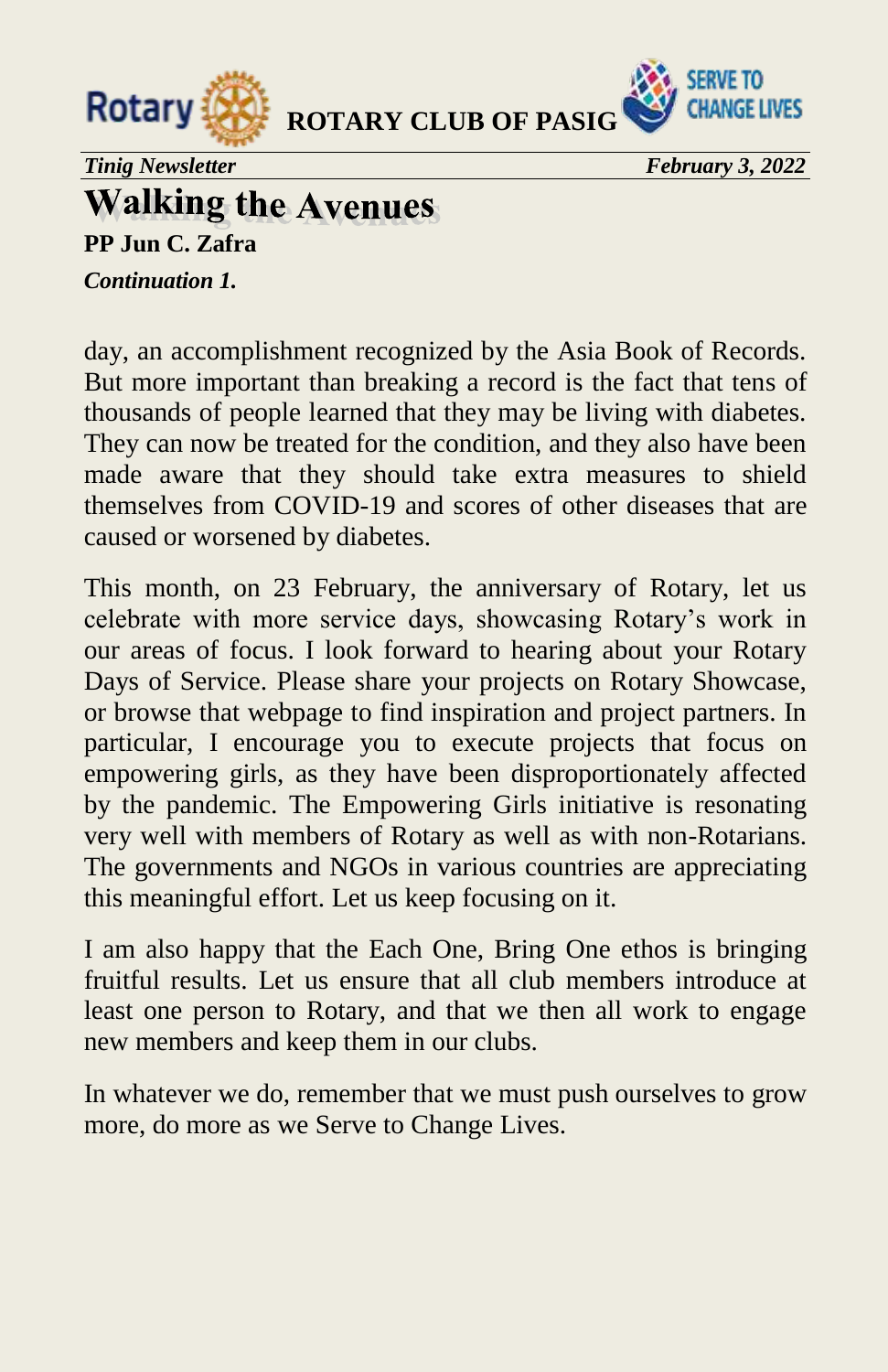



# *Tinig Newsletter* February 3, 2022 **Classification Talk**



### **RTN. COL. GENARO DELA CRUZ MENOR**

Colonel Genaro Dela Cruz Menor is currently the Assistant Chief of Air Staff for Financial Management (A-10) of the Philippine Air Force. He was commissioned in the Armed Forces of the Philippines upon graduation at the Philippine Military Academy in 1994 where he topped his class as Magna Cum Laude.

He has served as an attack helicopter pilot of the MD-520 gunship, flying counter-insurgency missions. Then became a presidential pilot of the President of the Philippines, serving two consecutive head of states, President Arroyo and Aquino, as he flew the Bell-412 and S-70A Blackhawk helicopters. Thus his combat and flying stints earned him numerous accolades and military awards and decorations.

He has undergone various military educations such as: Combined Logistics Officers Advance Course, US Army Logistics Management University (Outstanding Graduate); AFP Command and General Staff Course (no.1); and a Combating Terrorism International Fellow, College of International Security Affairs, NDU, Washington DC with a diploma in War College and degree in Master of Arts in Strategic Security Studies.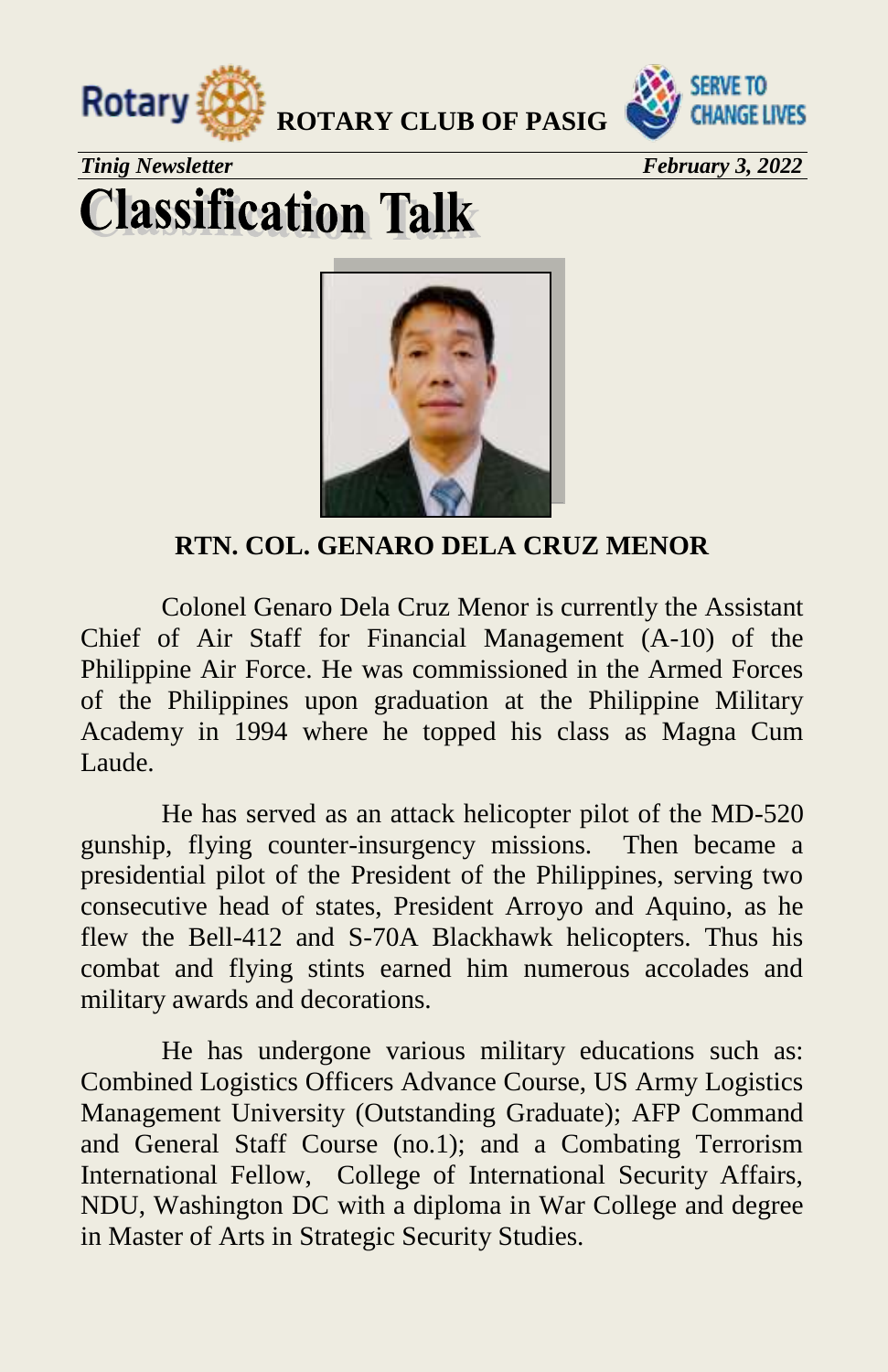



# *Tinig Newsletter* February 3, 2022 **Classification Talk**

*Continuation 1.* 

He also attended various functional and specialization trainings and seminars such as: Undergraduate Pilot Training;

Bell-412 and Blackhawk Pilot (Flight Examiner and Test Pilot) Re-currency trainings at Flight Safety International, USA; Security Assistance Management- Foreign Purchasers Course at DISAM, Ohio, USA; and Governance and Financial Management Course at Defense International Training Center, Melbourne, Australia.

He has served in various functional capacities, both in public and private capacity, in the field of finance, logistics, risk management, strategic planning, education and training, and operations. He earned his Masters in Business Management, Major in in Finance, at the Asian Institute of Management in 2001. He is also a Certified Management Accountant, Certified Financial Consultant, and a member of the Financial Executives of the Philippines.

He is married to Maribeth Jadormio and are blessed with two daughters named: Steffanie Anne and Samantha Abigail.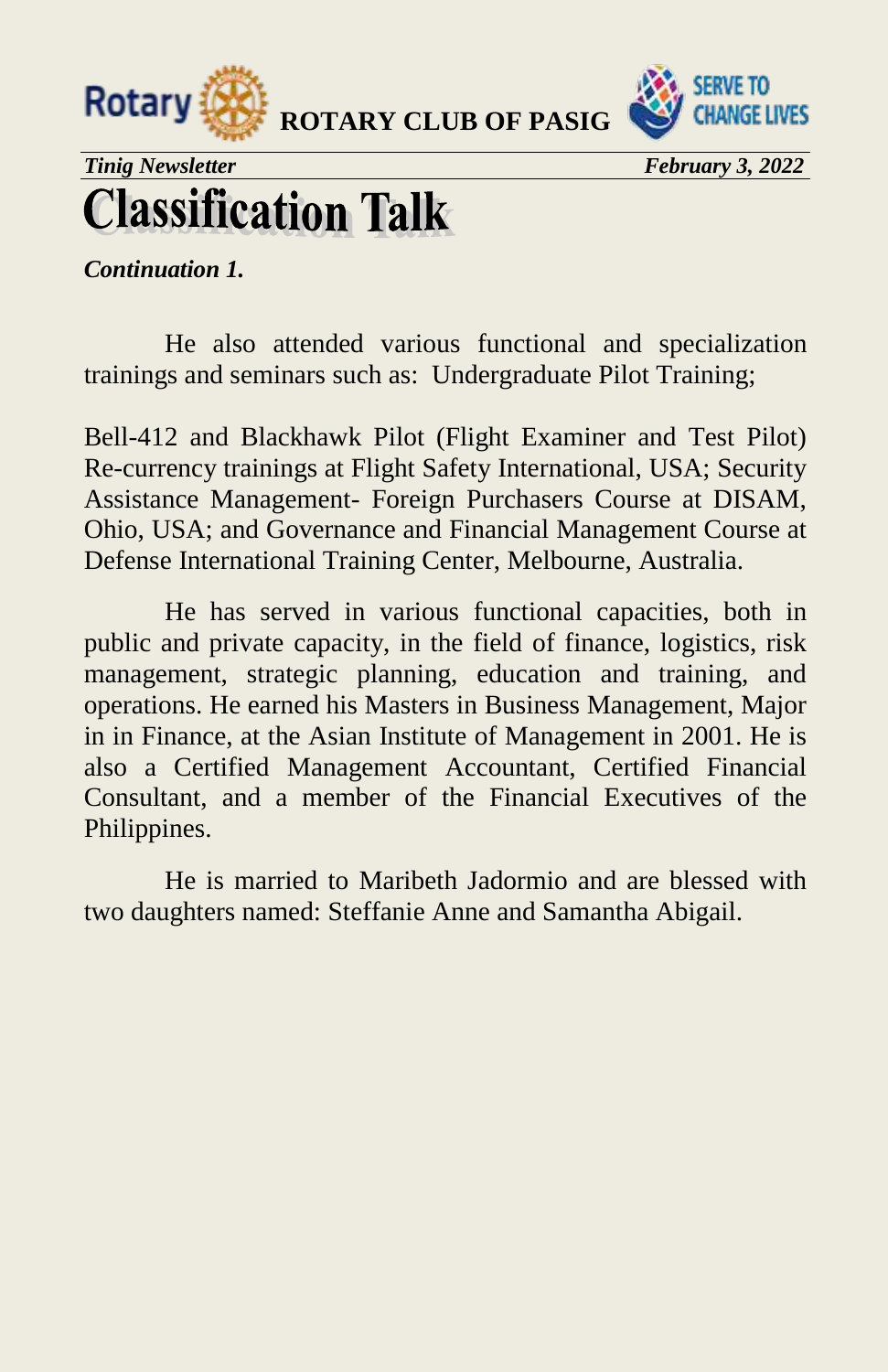



# **Tinig Newsletter February 3, 2022 Classification Talk**



**RTN. ANSON C. TAN** 

**Home Address:**

**High School :**

**College :**

San Sebastian College Commerce – Major in Marketing Batch 1991

Jubilee Christian Academy Batch 1987

**Employment :** NAPPCO – VP Operation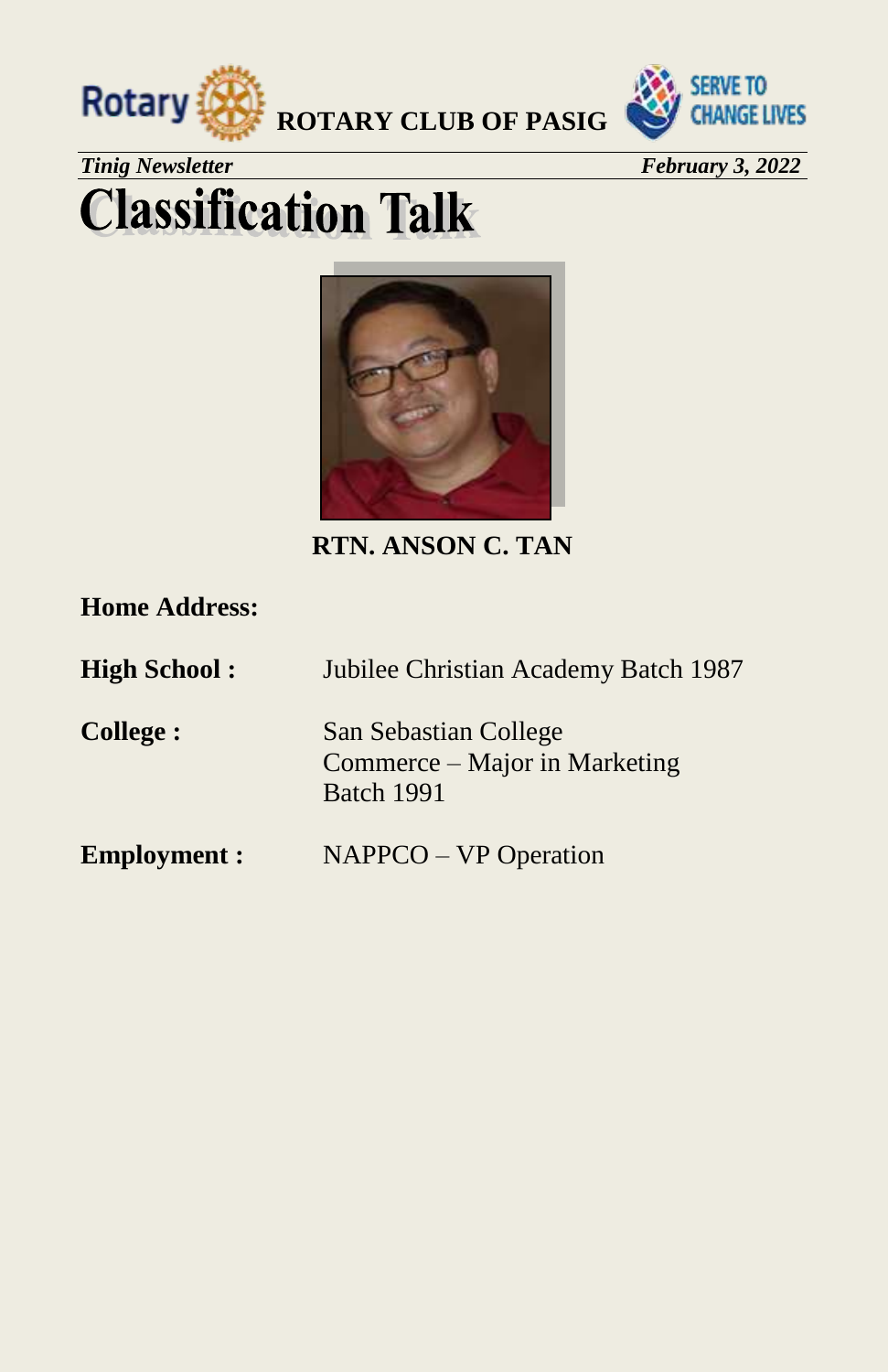

**SERVE TO** 

*Tinig Newsletter* February 3, 2022

**Tinig Tidbits** 

**By: PP Peter M. Javier**

## **WHO STARTED IT FIRST?**

**CAESAR SALAD**. The first Caesar salad was the 1924 creation of Italian immigrant Caesar Cardini, who had a small hotel in Tijuana, Mexico, not far from the California border. In the days of Prohibition, the Hollywood crowd and San Diego socialites would drive over the border to Tijuana to party, and they often wound up at Hotel Caesars for a meal before returning home. On July 4, 1924, an abundance of patrons arrived at Caesar's Hotel, sending the kitchen into a panic. There weren't enough fresh vegetables to go around, so Cardini concocted a salad he thought they'd really go for, and he would make it in public, tableside. Using basic ingredients found in every Italian kitchen, he used romaine lettuce, coddled eggs, garlic-flavored olive oil, Parmesan cheese, salt, pepper and croutons flavored with Worcestershire sauce. Needless to say, it was a hit.

**CARBONATED SOFT DRINK**. In 1807, the first flavored carbonated soft drink was made in Philadelphia, Pennsylvania, under the direction of Dr. Philip Syng Physick, who is also known as "the father of American surgery." Physick had ordered a chemist to prepare a carbonated drink with flavoring added as a possible remedy for an upset stomach. Although the type of flavoring wasn't documented, it was a soothing drink that pleased and helped the patient. It wasn't until 1832 that carbonated beverages gained popularity. That's when John Mathews invented an apparatus for making carbonated water and sold it to soda fountain owners.

**CHEESEBURGER**. Many different sources claim the first hamburger, and the cheeseburger also has its share of steadfast beginnings. Most historians agree the first cheeseburger was

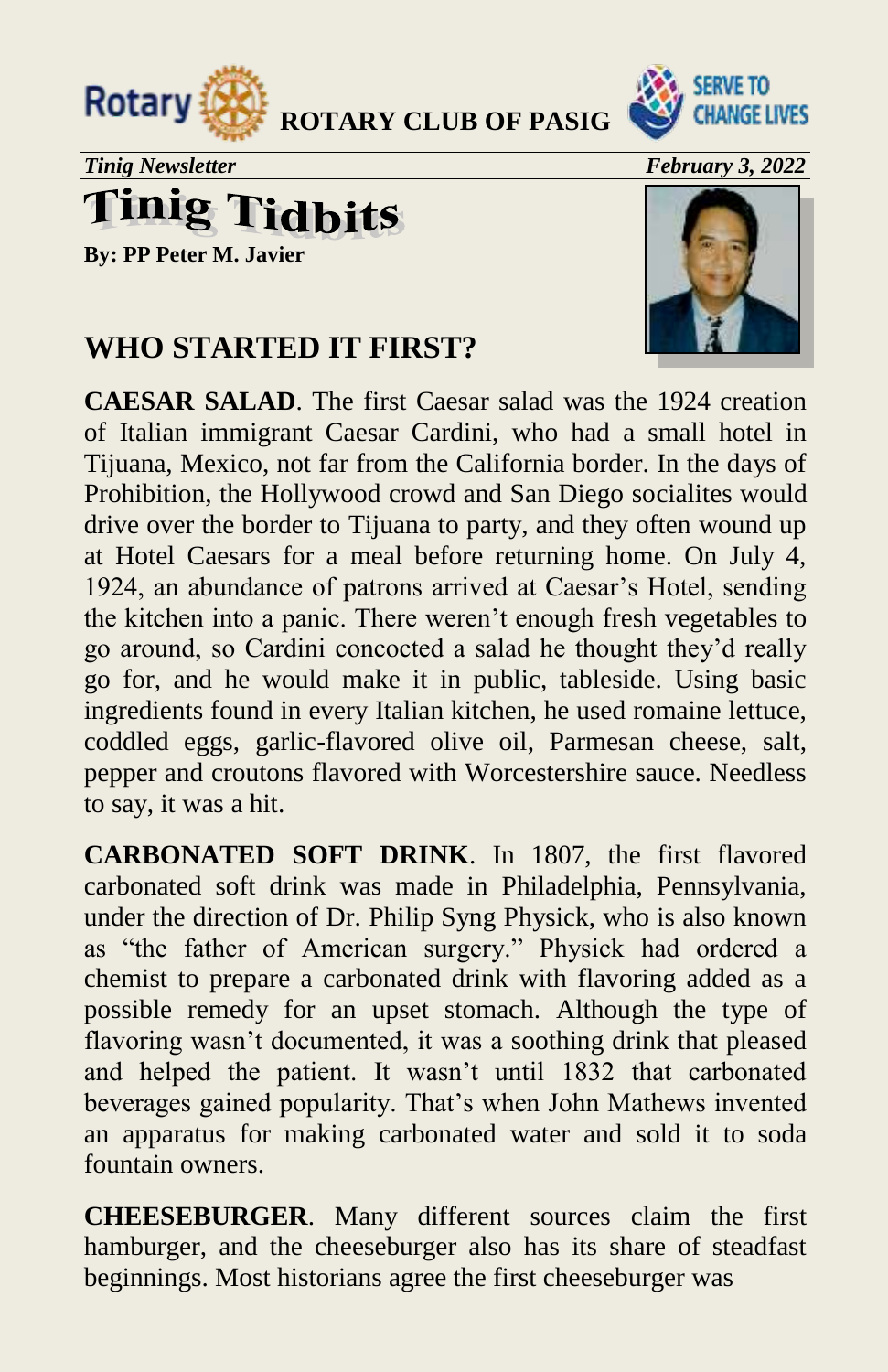



*Tinig Newsletter* February 3, 2022

### Tinig 7 l'idhits

**By: PP Peter M. Javier**

### *Continuation 1.*

created in 1924 when 16-year-old Lionel Clark Sternberger experimentally dropped a slab of American cheese on a sizzling burger while helping out at his father's sandwich shop in Pasadena, California. Story has it that it was at the suggestion of a homeless man wanting to add a piece of cheese to his hamburger order. Sternberger liked it, and so did his dad, and the first cheeseburger – "cheese hambuger," as they called it – was born.

**MARGARINE.** In 1870, Hippolyte Mege-Mouriez from Provence, France, created margarine in response to a request by Emperor Louis Napoleon III for a satisfactory butter substitute. Mege-Mouriez used margaric acid, a fatty acid component isolated in 1813 by Michael Chevreul and named because of the lustrous pearly drops that reminded Chevreul of the Greek word for pearl, *margarites.* From this word, Mege-Mouriez coined the name *margarine* for his invention, the invention that later claimed the emperor's prize.

**POTATO CHIP.** In 1853, Native American George Crum was a chef at a Saratoga Springs, New York, resort when a customer complained that his french-fried potatoes were too thick. So out of spite, he fried up a serving of paper-thin potatoes cooked to a crunchy-crispy texture, which, to Crum's dismay perhaps, the patron immensely enjoyed. The so-called Saratoga Chips became an instant hit with diners. To prepare, potatoes were tediously peeled and sliced by hand and soon packaged and sold, first locally, then throughout the New England area. The invention of the mechanical potato peeler in the 1920s paved the way for potato chips to soar from a small specialty item to a top-selling nationwide snack food. Potato chips are now the world's number one snack choice.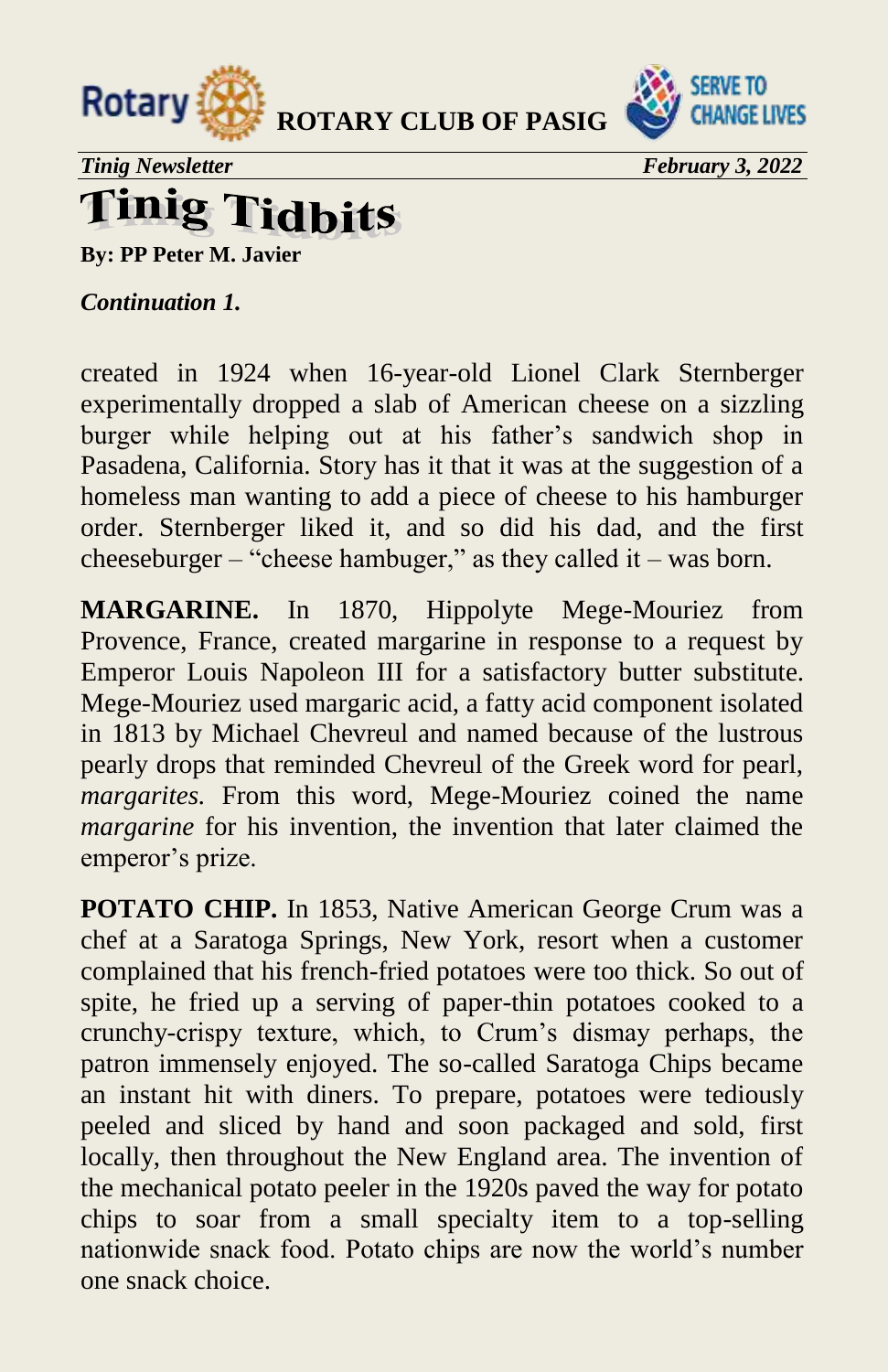



*Tinig Newsletter* February 3, 2022

# **Tinig Tidbits**

**By: PP Peter M. Javier**

*Continuation 2.*

**POPSICLE.** In 1905, 11-year old Frank Epperson of San Francisco, California, accidentally left his fruit drink with a stirring stick in it outside on a cold night and froze. The next morning, when he tugged on the stirring stick, out popped the world's fruit-flavored icicle. Epperson christened his treat an Epsicle, and it quickly became popular with his school friends. Epperson waited 18 years before releasing his frozen treat to the public and changed the name to Popsicle after his children's frequent requests for "pop's sicle." Epperson received a patent for "frozen ice on a stick" in 1924.

(From "Firsts – Origins of Everyday Things That Changed the World" by Wilson Casey)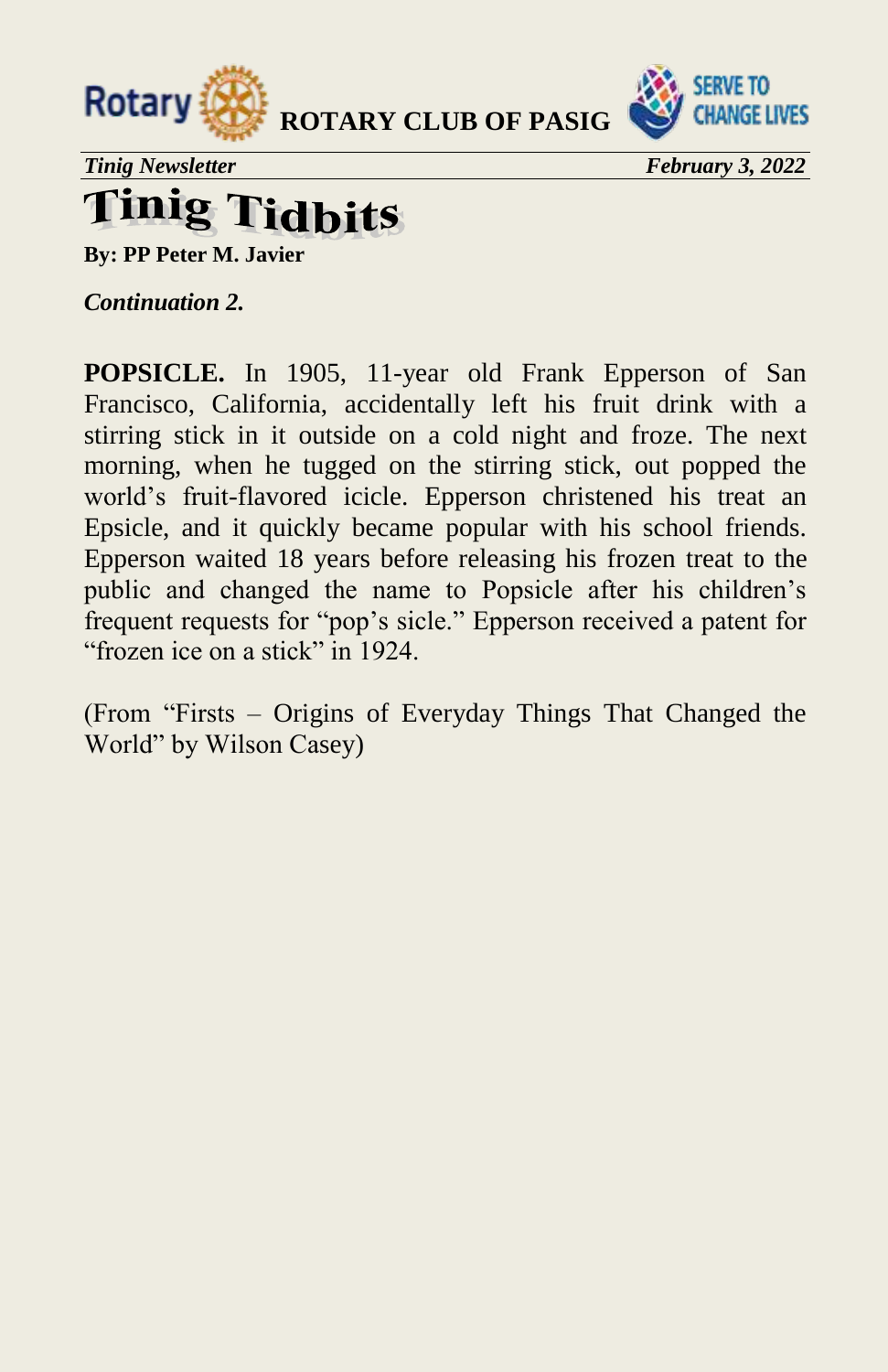



**Tinig Newsletter February 3, 2022** 

## Pangkat Members RY 2021 - 2022

- **1. Pres Garrick Ang - Leader 1. PP Ogie Lim – L**
- 
- 
- 
- 5. PP Sonny Samson 5. PP Topax Colayco
- *6.* PP Rene Bocaya 6. PP Ner Laino
- 7. Rtn Philip Yoon 7. Rtn Flor De Pano
- 8. Rtn Manfred Guangko 8. Rtn Chonny Gimenez
- 9. Rtn. Philip Go 9. Rtn Edison Go
- 10. Rtn Marlo Guillano 10. Rtn Roman Romulo
- 
- 12. Rtn. Nilo Ocampo 12. Rtn Nico David
- 13. Rtn Dickson Berberabe 13. Rtn. Gerrard Estrada
- 14. Rtn Bernard Bobadilla 14. Rtn Ferdie Legaspi
- 
- 16. Rtn Mads Bengua 16. Rtn Bernard Dy

- **1. PN Bong Paloma - Leader 1. Rtn Adolf Aran - Leader**
- 2. Rtn. Tet Mallare- Co-L 2. Rtn Roy Quejada- Co L
- 3. PP Esto Lichauco 3. PP Celso Ylagan
- 
- 5. PP Conrad Cuesta 5. PP Nick Guzman
- 6. PP Hermie Orbe 6. PP Ferd Rivera
- 7. PP Jun Zafra 7. PP Vic Lim
- 8. Rtn. Sammy Lazo 8. PP Henry Uy
- 9. Rtn Nesty Carolina 9. Rtn Chito Bernardo
- 
- 
- 
- 

### *PANGKAT NO. 1 PANGKAT NO. 3*

- 
- *2.* Rtn Jake Oh- Co- L 2. Rtn Oyie Averilla Co L
- 3. PP Peter Javier 3. PRID Raffy Garcia III
- 4. PP Arjan Ramnani 4. PP Benny De Guzman
	-
	-
	-
	-
	-
	-
- 11. Rtn Carlo Doce 11. Rtn. Fr. Kell Ortega
	-
	-
	-
- 15. Rtn Jeff Sonora 15. Rtn. Rod Moreno
	-
	- 17. Rtn. Bart Ronquillo

### *PANGKAT NO. 2 PANGKAT NO. 4*

- 
- 
- 
- 4. PP Rhett Ermita 4. PP Peter John Javier
	-
	-
	-
	-
	-
- 10. Rtn Noel Go 10. Rtn Alex Lacson
- 11. Rtn Tony Diaz 11. Rtn Ben Baniel
- 12. Rtn Nicky Ty 12. Rtn. Roman Arugay
- 13. Rtn Vico Sotto 13. Rtn. Johansson De Guzman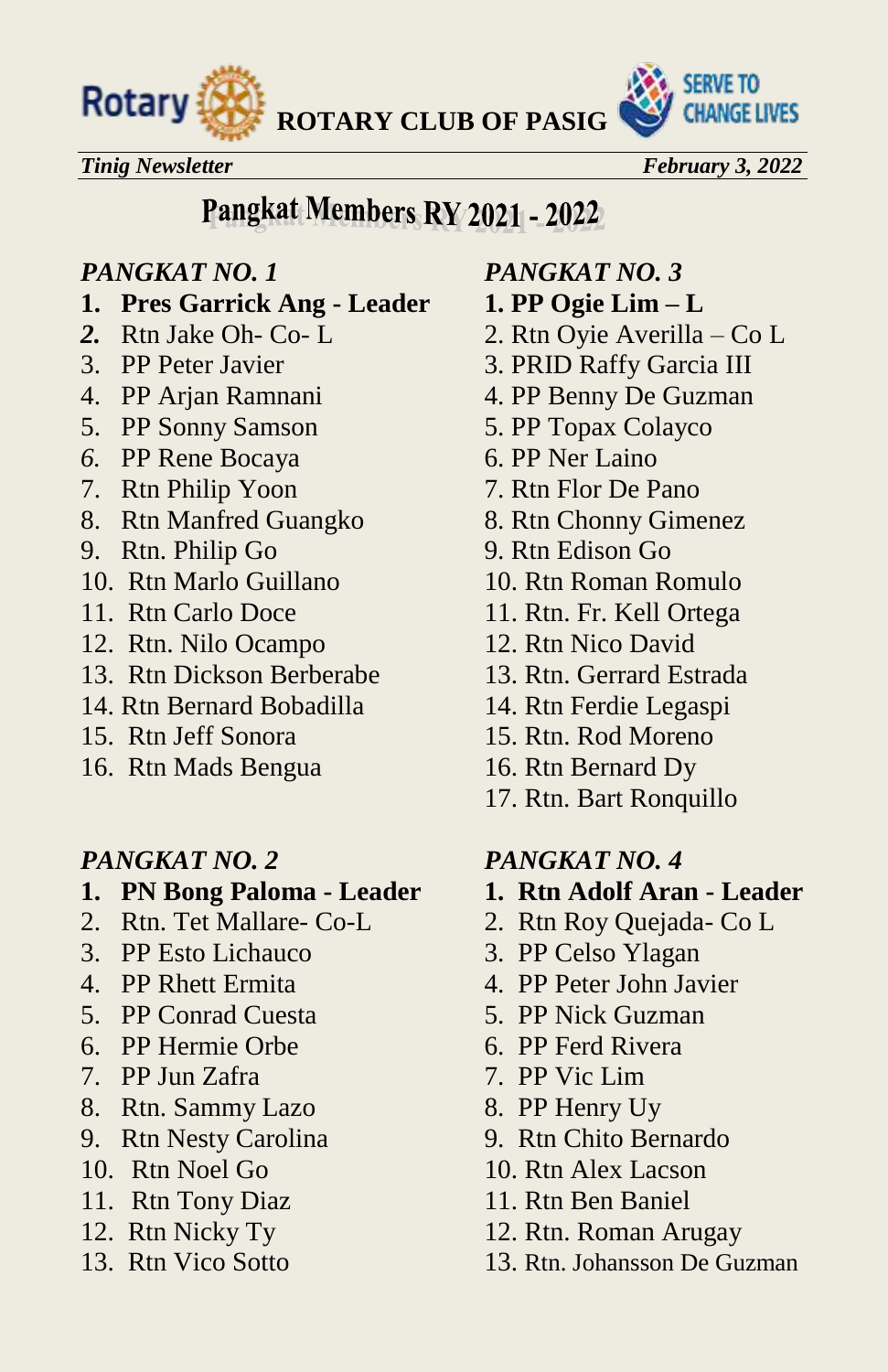



*Tinig Newsletter* February 3, 2022

## Pangkat Members RY 2021 - 2022

### *Continuation 1.*

- 
- 15. Rtn Roehl Fontanilla 15. Rtn Arnel Condicion
- 
- 

### **1. Rtn Ping Tan- Leader 1. Rtn. Sonny Rivera - L**

- 2. Rtn Roland Vasquez Co L 2. Rtn. Ato Basco- Co L
- 
- 
- 5. PP Ramy Garcia IV 5. PP Vic Aquino
- 
- 
- 
- 9. Rtn. Fr. Vincent Amores 9. Rtn Ike Ona
- 10. Rtn Albert Mendiola 10. Rtn Dennis Albano
- 
- 
- 13. Rtn Vince Ermita 13. Rtn Jecko Santos
- 14. Rtn. Richard Berganos 14. Rtn Arnel Estaniel
- 
- 
- 
- 14. Rtn Jay Bautista 14. Rtn. Charles Reyes
	-
- 16. Rtn Gene Menor 16. Rtn Dekdek Paloma
- 17. Rtn. Rovic de Jesus 17. Rtn. Charlie Jaramillo

### *PANGKAT NO. 5 PANGKAT NO. 6*

- 
- 
- 3. PP Peping Mabanta 3. PP Totoy Bartolome
- 4. PP Bert Albano 4. PP Tito Henson
	-
- 6. IPP RJ Ermita 6. PP Rel Gomez
- 7. PP Toti Buhain 7. PP Jess Acantilado
- 8. PP Ed Lucero 8. Rtn. Jojo Opinio
	-
	-
- 11. Rtn Cesar Lacuna 11. Rtn Bebert Lacuna
- 12. Rtn Pal Bolivar 12. Rtn Raj Cordova
	-
	-
- 15. Rtn Gary Ona 15. Rtn James Porter
- 16. Rtn Anson Tan 16. Rtn. Rebo Saguisag
- 17. Rtn. Roman Arugay 17. Henry John Claravall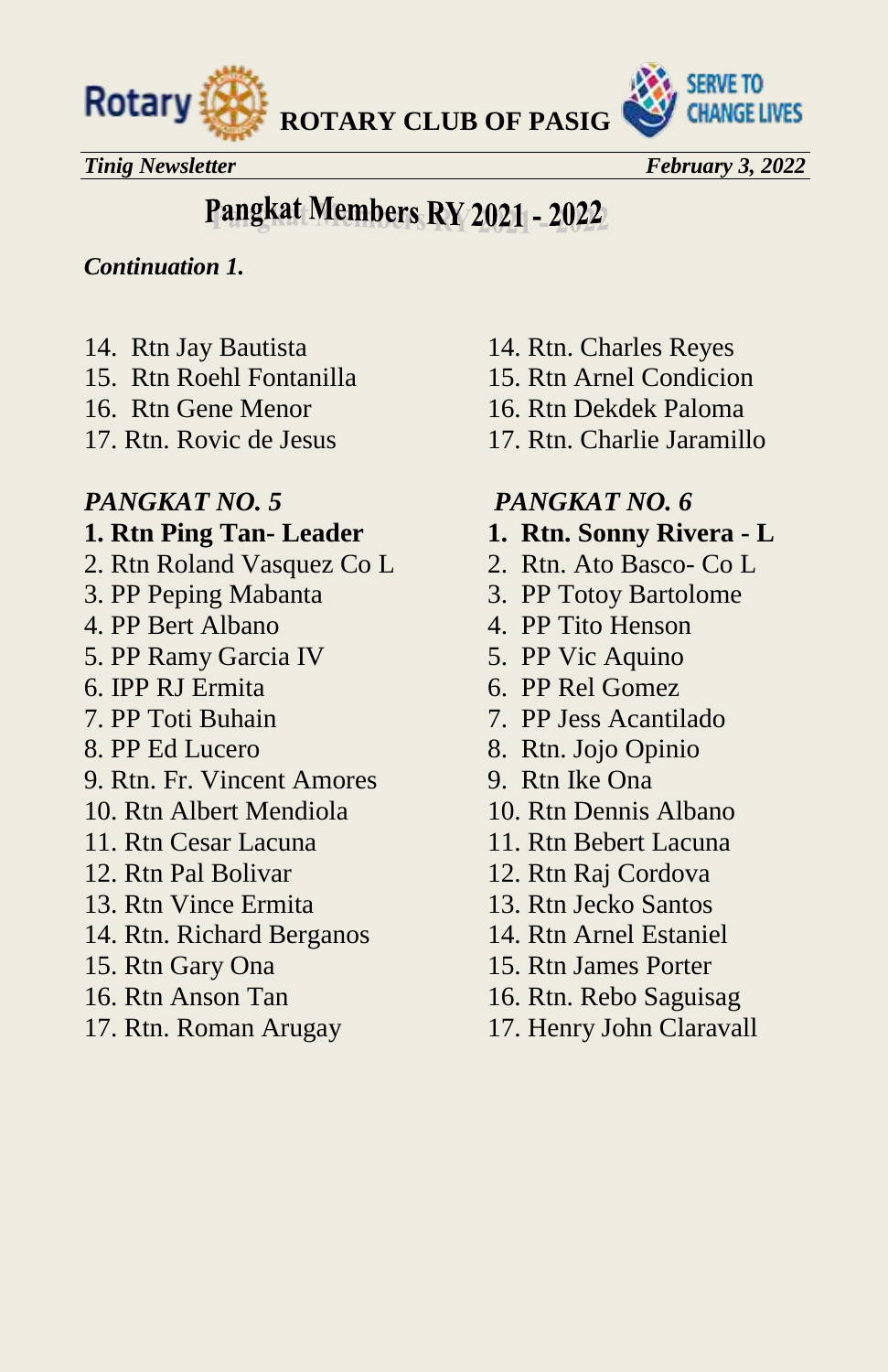



*Tinig Newsletter* February 3, 2022

### *DECLARATION OF ROTARIANS IN BUSINESS AND PROFESSIONS*

### *As a Rotarian engaged in a business or profession, I am expected to:*

- 1. Consider my vocation to be another opportunity to serve;
- 2. Be faithful to the letter and to the spirit of the ethical codes of my vocation, to the laws of my country, and to the moral standards of my community;
- 3. Do all in my power to dignify my vocation and to promote the highest ethical standards in my chosen vocation;
- 4. Be fair to my employer, employees, associates, competitors, customers, the public and all those with whom I have a business or professional relationship;
- 5. Recognize the honor and respect due to all occupations which are useful to society;
- 6. Offer my vocational talents: to provide opportunities for young people, to work for the relief of the special needs of others, and to improve the quality of life in my community;
- 7. Adhere to honesty in my advertising and in all representations to the public concerning my business or professions;
- 8. Neither seek from nor grant to a fellow Rotarian a privilege or advantage not normally accorded others in a business or professional relationship.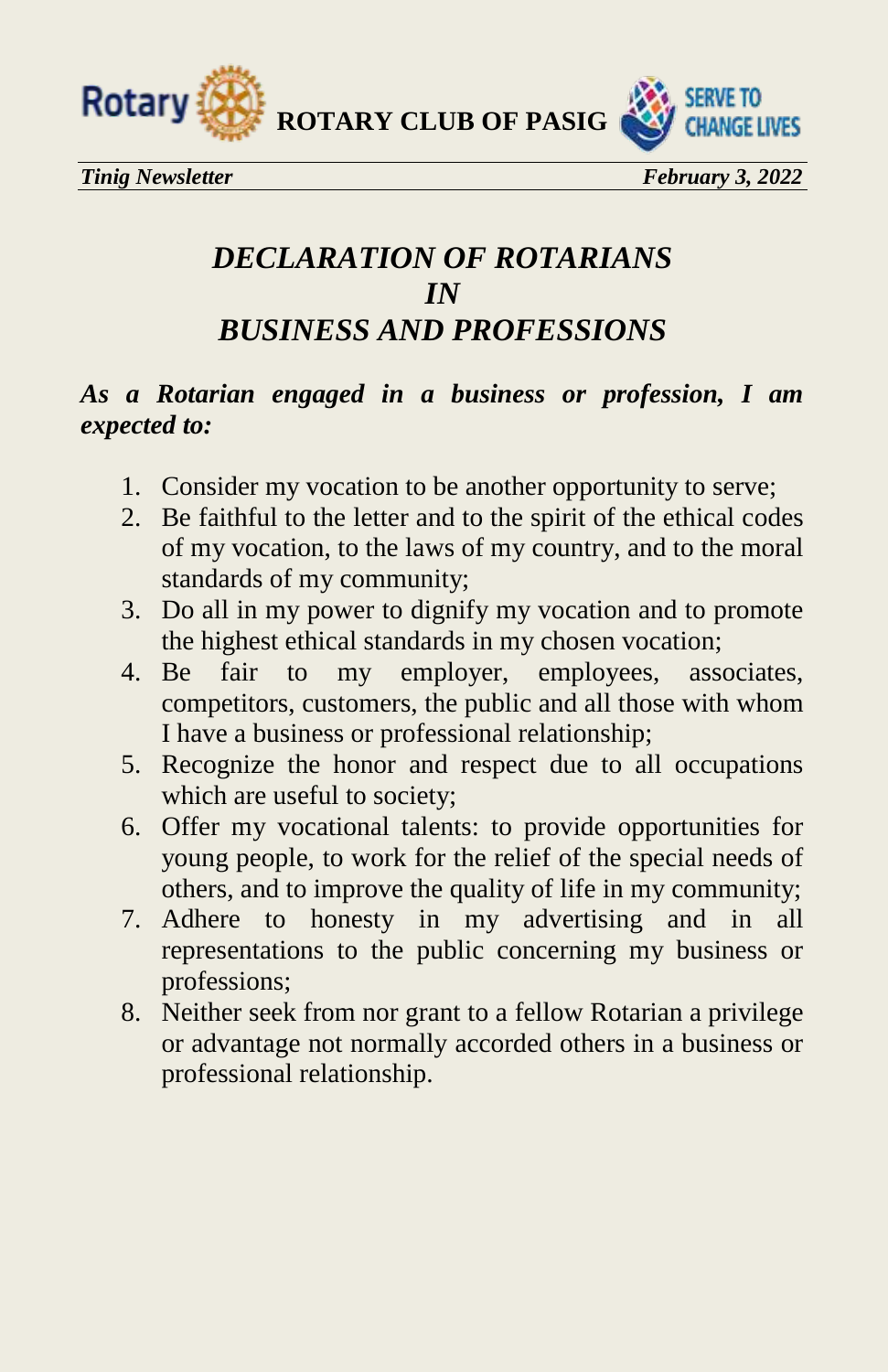



## *ROTARY CODE OF CONDUCT*

## *As a Rotarian, I will*

- 1. Exemplify the core value of integrity in all behaviors and activities
- 2. Use my vocational experience and talents to serve in Rotary
- 3. Conduct all of my personal, business, and professional affairs ethically, encouraging and fostering high ethical standards as an example to others
- 4. Be fair in all dealings with others and treat them with the respect due to them as fellow human beings
- 5. Promote recognition and respect for all occupations which are useful to society
- 6. Offer my vocational talents: to provide opportunities for young people, to work for the relief of the special needs of others, and to improve the quality of life in my community
- 7. Honor the trust that Rotary and fellow Rotarians provide and not do anything that will bring dis-favor or reflect adversely on Rotary or fellow Rotarians
- 8. Not seek from a fellow Rotarian a privilege or advantage not normally accorded others in a business or professional relationship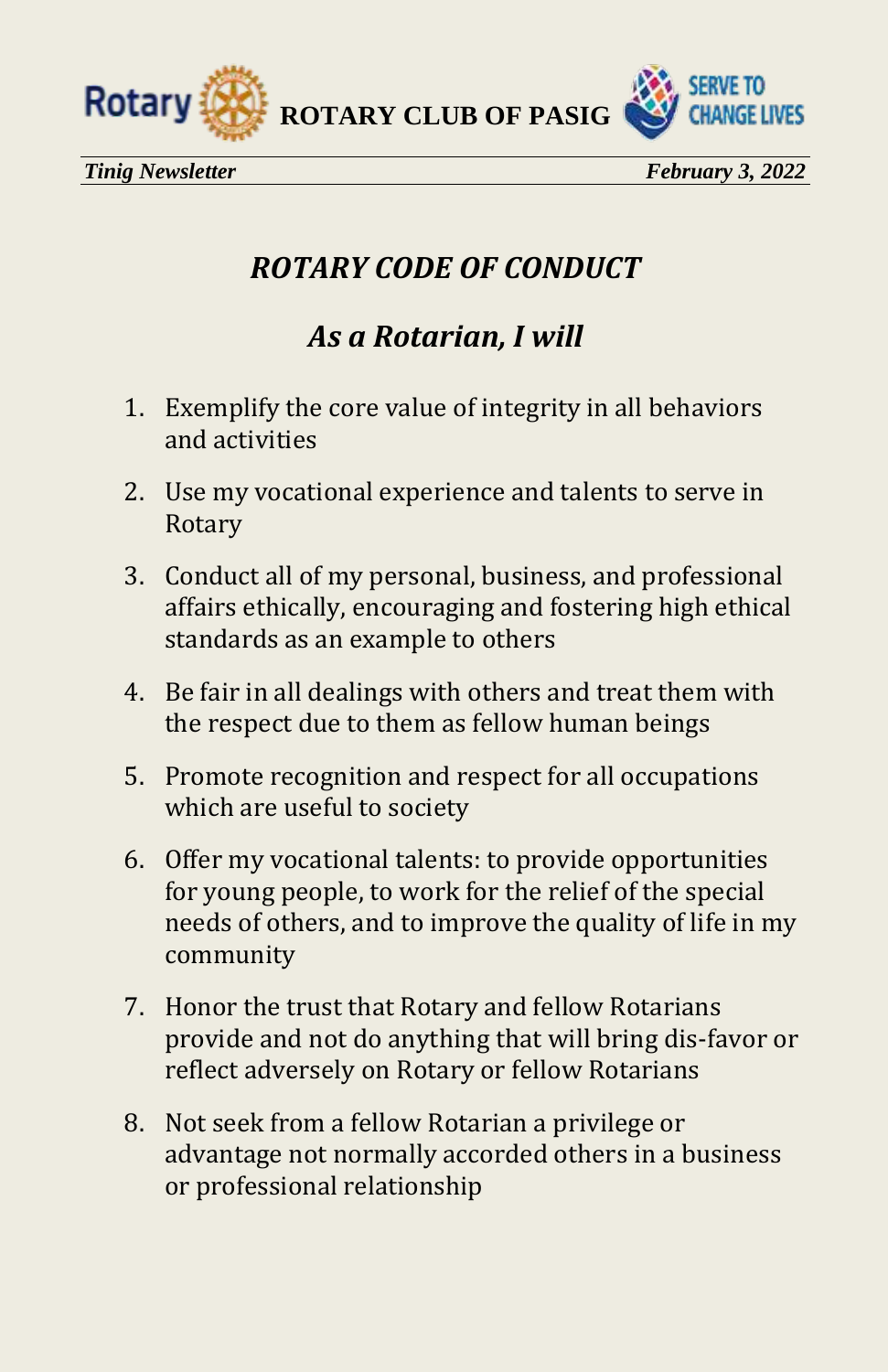



*Tinig Newsletter* February 3, 2022

# **From the Secretary's Desk**

*Sec. PP John Javier* 



### **Attendance**

### **Birthday Celebrants for the Month of February 2022**

### **Wedding Anniversaries for the Month of February 2022**

### **Guest and Visiting Rotarians**

- 1. Gov. Augie Soliman
- 2. PDG Benny Ricafort
- 3. PDG Luizo Ticman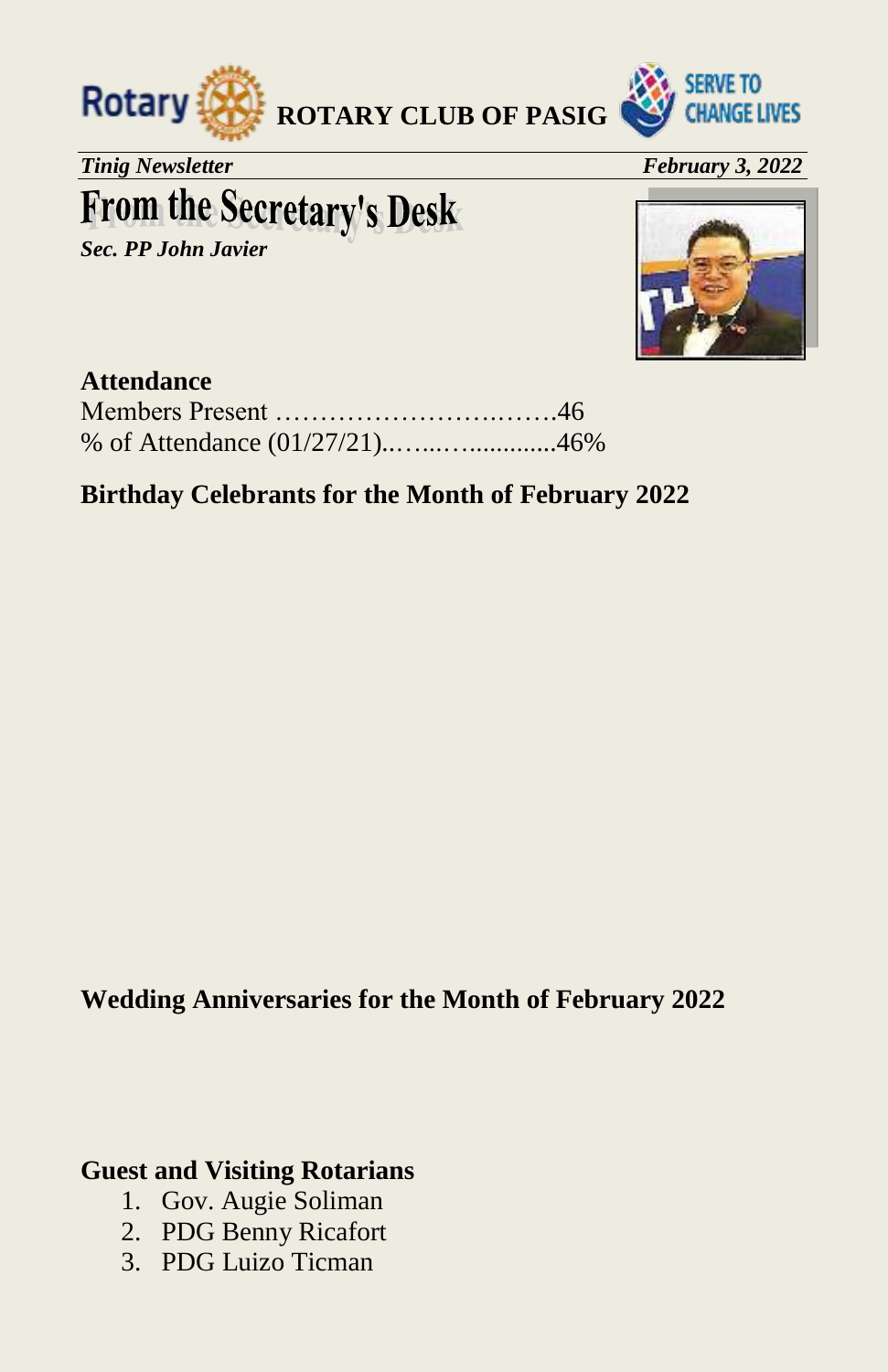



*Tinig Newsletter* February 3, 2022

# **From the Secretary's Desk**

*Sec. PP John Javier* 

*Continuation 1.* 

- 4. PDG Tonipi Parungao
- 5. PDG Mac Hermoso
- 6. PDG Jun Farcon
- 7. PDG Edison Ang
- 8. PDG Lina Aurelio
- 9. PDG Ruf Luna
- 10. PDG Edi Chua C.K.
- 11. PDG Rudy San Felipe
- 12. PDG Pepe Peralta
- 13. PDG James Dee
- 14. PDG Nelson Aspe
- 15. PDG Efren de Guzman
- 16. DGE Bobby Tanyag
- 17. DGN Pope Solis
- 18. Herbert Borja
- 19. RCL North PP Ferdie Amedilla
- 20. Henry John Claravall
- 21. SAG Gilbert Magbutay
- 22. AG Jonie Carocho Vestido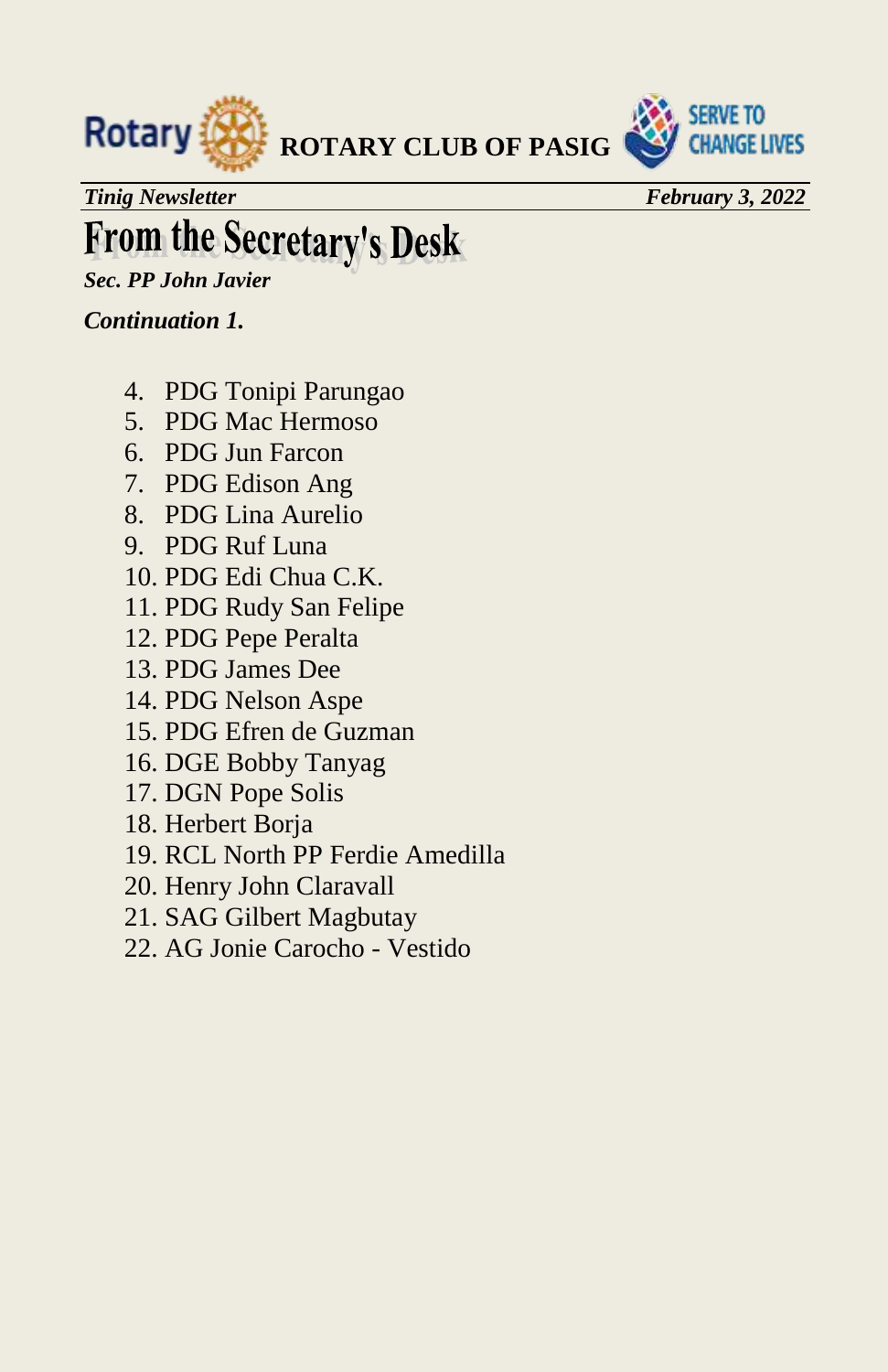



*Tinig Newsletter* February 3, 2022

# **Officers and Directors**

**ROTARY CLUB OF PASIG (RY 2021-2022)**

**President** Garrick "Garrick" L. Ang **Vice President/PE** Josefino "Bong" M. Paloma **Club Secretary** PP Peter John "John" U. Javier **Treasurer** PP Marcelo "Jun" C. Zafra, Jr.

**DIRECTOR:** 

**Club Administration** PP Rogelio "Ogie" S. P. Lim **Membership** Rtn. Adolfo "Adolf" de Jesus Aran **Public Relations** PP Renato "Rene" Bocaya **Service Community** Rtn. Francisco "Sonny" D.C. Rivera **The Rotary Foundation** Rtn. James Philip Roland V. Porter **Youth Service** PP Roy Eduardo "Ed" T. Lucero **Ex-Officio** IPP Renato Carlos "RJ" H. Ermita Jr

### **Advisers:**

PP Conrad Cuesta PP Rel Gomez PP Ramy Garcia IV PP Jess Acantilado

**Senior Adviser**  HOF/PRID Raffy Garcia III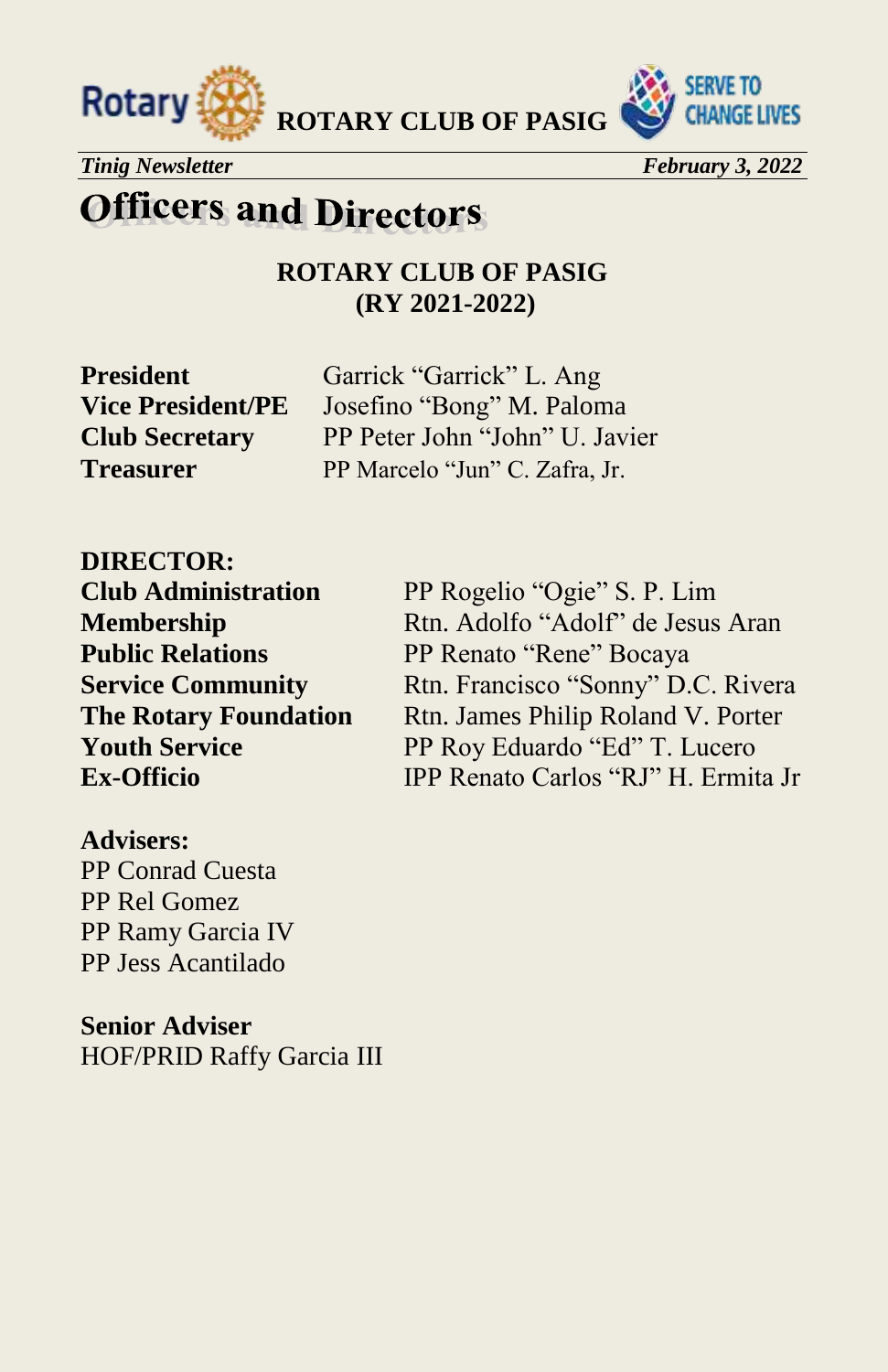



*Tinig Newsletter* February 3, 2022

# **Scholarships Pledges SY 2021-22**

### **As of February 3, 2022**

| 1. | Anonymous                         | $10 - Pd$    | 32. PP Conrad Cuesta | 3 - Pd   |
|----|-----------------------------------|--------------|----------------------|----------|
| 2. | Anonymous                         | $8 - Pd$     | 33. Rtn. Edison Go   | $1 - Pd$ |
| 3. | PP Ed Lucero                      | $1 - Pd$     | 34. PP Topax Colayco | $1 - Pd$ |
| 4. | <b>PP</b> Peter Javier            | $1 - Pd$     | 35. Rtn. Sammy Lazo  | $1 - Pd$ |
| 5. | PP Jess Acantilado                | $1 - Pd$     | 36. PP Jun Zafra     | $1 - Pd$ |
| 6. | Rtn. Bart Ronquillo               | $1 - Pd$     | 37. PP Ner Laino     | $5-$ Pd  |
| 7. | PE Bong Paloma                    | $1 - Pd$     | 38. Rel Gomez        | $1 - Pd$ |
| 8. | Pres. Garrick Ang                 | $1 - Pd$     | 39. PP Celso Ylagan  | $1 - Pd$ |
| 9. | PP Benny de Guzman                | 1 - Pd       | 40. Vic Aquino       | $1 - Pd$ |
|    | 10. PP Tito Henson                | $1 - Pd$     |                      |          |
|    | 11. PP Vic Lim                    | $1 - Pd$     |                      |          |
|    | 12. PP Nick Guzman                | $\mathbf{1}$ |                      |          |
|    | 13. PP Ramy Garcia IV             | 1            |                      |          |
|    | 14. PP Peping Mabana              | $1 - Pd$     |                      |          |
|    | 15. PP Arjan Ramnani              | $1 - Pd$     |                      |          |
|    | 16. PP Ogie Lim                   | $1 - Pd$     |                      |          |
|    | 17. PP John Javier                | $1 - Pd$     |                      |          |
|    | 18. Rtn. Pal Bolivar              | $1 - Pd$     |                      |          |
|    | 19. Rtn. Jake Oh                  | $1 - Pd$     |                      |          |
|    | 20. Rtn. Bernard Bobadilla 1 - Pd |              |                      |          |
|    | 21. Rtn. Tony Diaz                | 1            |                      |          |
|    | 22. Rtn. Flor de Pano             | $1 - Pd$     |                      |          |
|    | 23. Rtn. Fr. Kell Ortega          | $1 - Pd$     |                      |          |
|    | 24. Rtn. Anson Tan                | $\mathbf{1}$ |                      |          |
|    | 25. Rtn. Alex Lacson              | 1            |                      |          |
|    | 26. Rtn. Mads Bengua              | $1 - Pd$     |                      |          |
|    | 27. PP Henry                      | $2 - Pd$     |                      |          |
|    | 28. Rtn. Tet Mallare              | $1 - Pd$     |                      |          |
|    | 29. PP Rhett Ermita               | $1 - Pd$     |                      |          |
|    | 30. Rtn Roehl Fontanilla          | 1 - Pd       |                      |          |
|    | 31. Rtn Dennis Albano             | $1 - Pd$     |                      |          |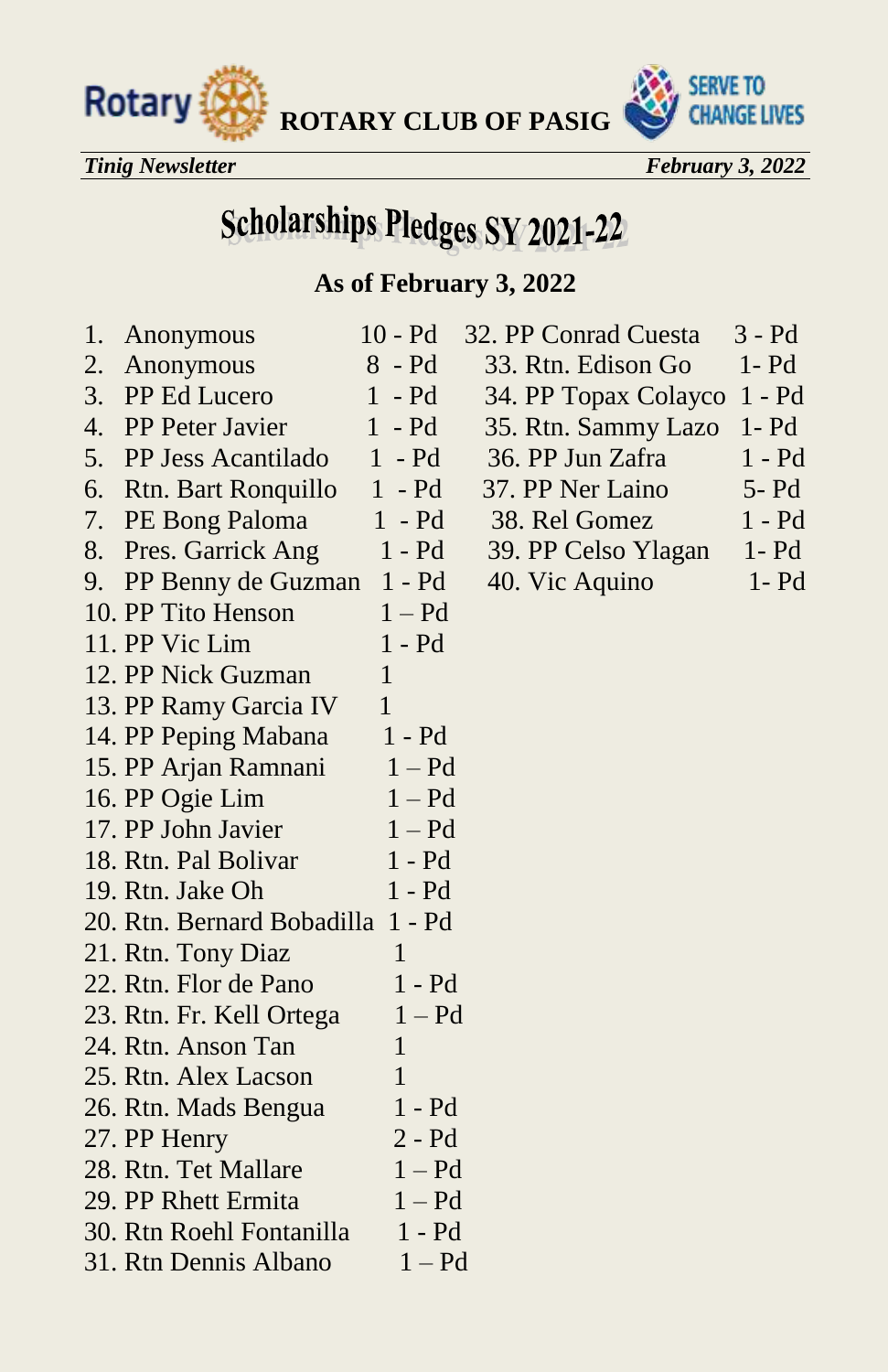



**Tinig Newsletter** February 3, 2022

# **Editorial Staff**

RY 2021-2022

Editor in Chief

TINIG STAFF FEATURE WRITERS

GARRICK ANG JOHN JAVIER **PETER JAVIER** From the President Secretary's Desk

ROEHL FONTANILLA | BENJAMIN P. JUN C. ZAFRA, JR. DE GUZMAN Walking the Avenues

OGIE LIM Rotary Notes Club Bulletin Admin.

PETER M. JAVIER RTN. FR. KELL ORTEGA Tinig Tidbits Invocation

**Website:** [www.rcpasig.org](http://www.rcpasig.org/) **Email :** [rcpasig@hotmail.com](mailto:rcpasig@hotmail.com) 

| <b>Secretariat Office:</b> | <b>Ylagan Law Office</b>                     |
|----------------------------|----------------------------------------------|
|                            | Unit 809, City & Land Mega Plaza             |
|                            | <b>ADB</b> Avenue Corner Garnet Road         |
|                            | Ortigas Center, Pasig City Tel. No. 635-2234 |
| <b>Edgar Manalang:</b>     | 0927-9414528; rcpasig@hotmail.com            |

## **MAKE-UP SLIP**

**This serves as proof of your attendance** 

### **Name of Visiting Rotarian**

### **Name of Rotary Club**

**RC – Pasig Club Secretary: \_\_\_\_\_\_\_\_\_\_\_\_\_\_\_\_\_\_\_\_\_ Date: \_\_\_\_\_\_**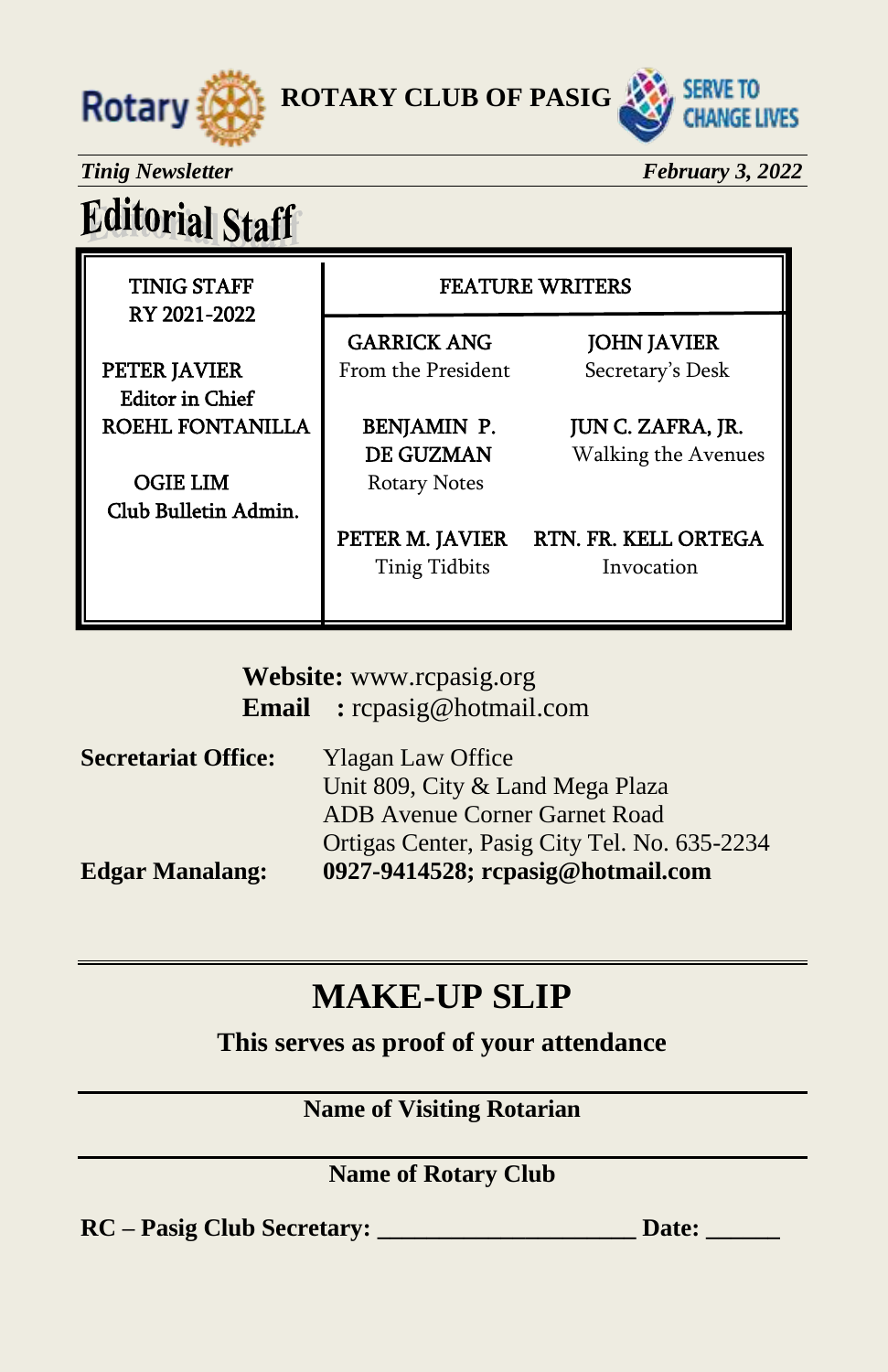



*Tinig Newsletter* February 3, 2022

# **Glimpses of Our Last Meeting**



CLP Garrick starts his 28th meeting. PP Rene is emcee. Rtn Mads leads invocation.



Rtn Philip recites Apat na Urian ng Rotaryo. Introduction time by Rtn Philip Pasig Rotarians is sung by Jasmine Fitzgerald.



PP John on LRMFCC orientation. Finemaster is PP Peter. CLP Garrick with his message.